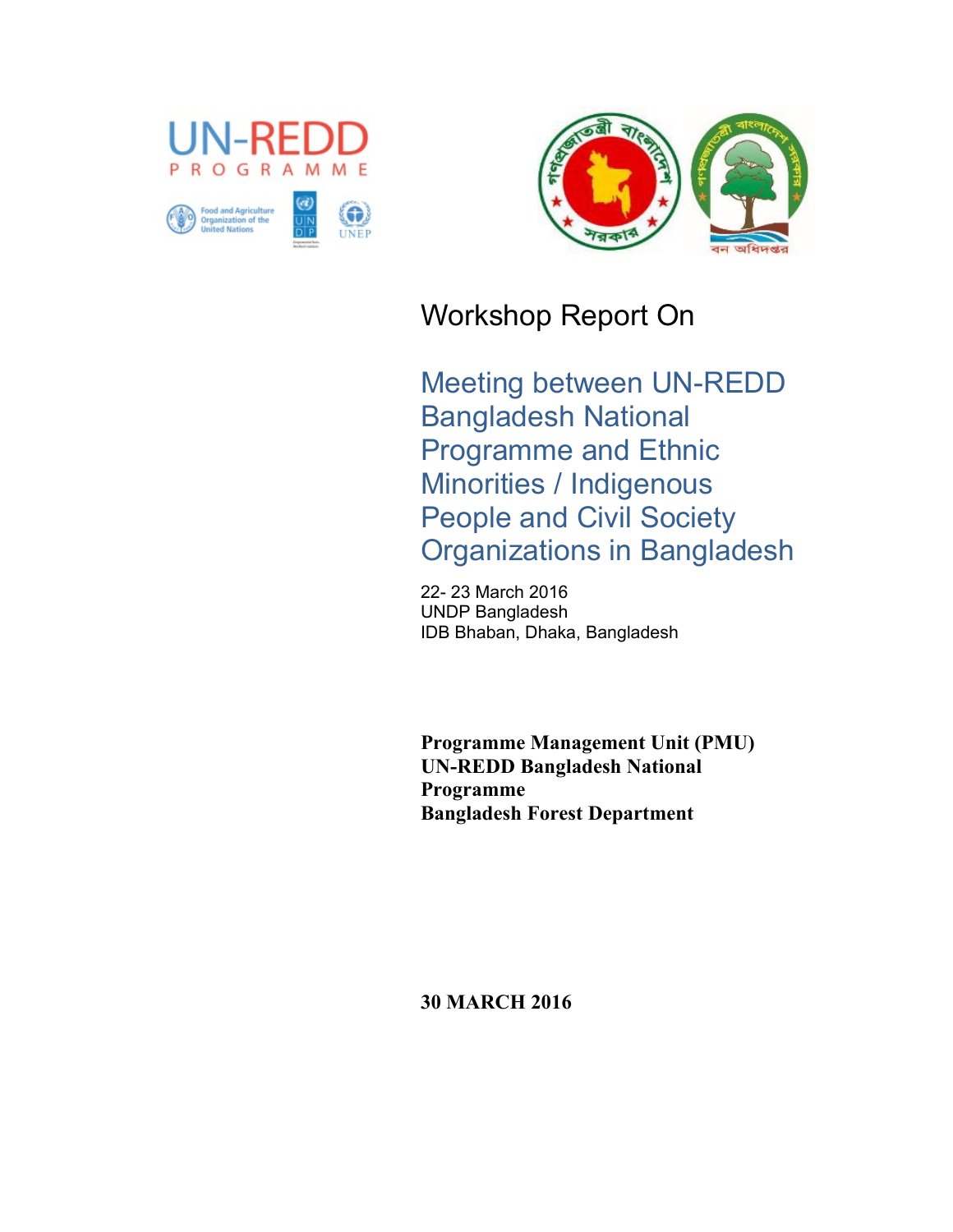

### **UN-REDD Bangladesh National Programme**

The UN-REDD Bangladesh National Programme is implemented by Bangladesh Forest Department under the leadership of Ministry of Environment and Forests. United Nations Development Programme (UNDP) and Food and Agriculture Organization (FAO) are the two implementing partners.

- **Citation** UN-REDD Bangladesh National Programme. 2016. Workshop Report on Meeting between UN-REDD Bangladesh National Programme, and Ethnic Minorities/Indigenous People and Civil Society Organizations in Bangladesh. UN-REDD Bangladesh National Programme, Bangaldesh Forest Department. Workshop Proceedings, held between 22-23 March 2016.
- **Disclaimer** The materials/information presented on this meeting/event report/publication is the report/publication presenters'/participants'. UN-REDD Bangladesh National Programme makes no statements, representations, or warranties about the presented opinions and this do not necessarily represent those of the United Nations, UN-REDD programme's implementing agencies including UNDP, FAO and UNEP or its Member States.

### **30 MARCH 2016**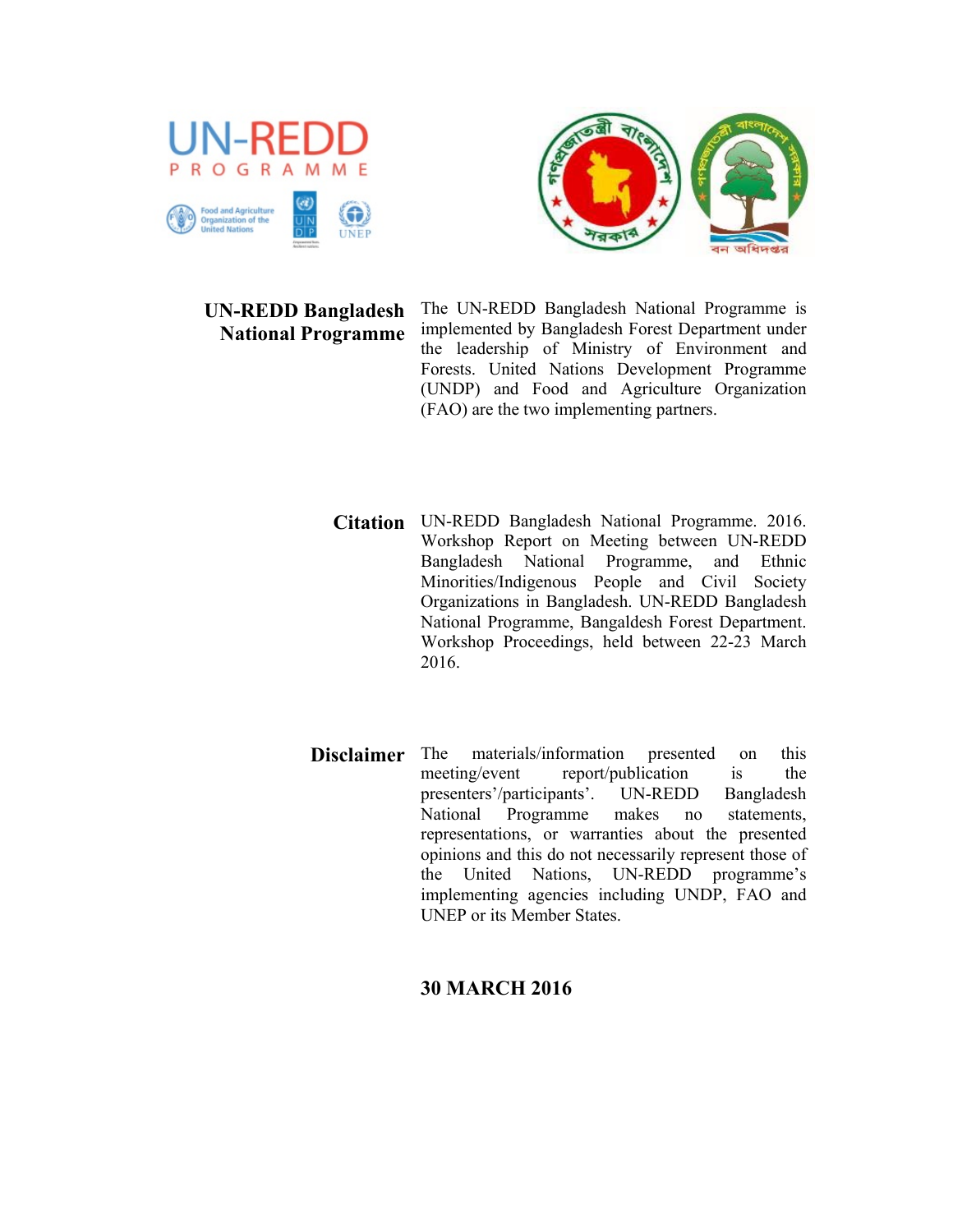# **List of Acronyms**

| <b>BIPNeT</b> | ----------------------- | Bangladesh Indigenous People Network                         |
|---------------|-------------------------|--------------------------------------------------------------|
| <b>CHT</b>    | _______________________ | Chittagong Hill Track                                        |
| <b>CSO</b>    | ----------------------  | Civil Society Organization                                   |
| EM/IP         | _______________________ | Ethnic Minorities/Indigenous Peoples                         |
| FAO           | _______________________ | Food and Agriculture Organization                            |
| FD            | _______________________ | <b>Forest Department</b>                                     |
| <b>GHG</b>    | ----------------------- | Green House Gas                                              |
| MoCHTA        | ______________________  | Ministry of Chittagong Hill Tracks Affairs                   |
| MoEF          | ----------------------  | Ministry of Environment and Forests                          |
| <b>MPTF</b>   | ----------------------- | Multi-Partner Trust Fund                                     |
| <b>NCC</b>    |                         | National Coordination Committee of the Indigenous<br>Peoples |
| NP            | _______________________ | National Programme                                           |
| <b>NPD</b>    | ----------------------  | National Project Director                                    |
| PD.           | ----------------------  | Project Director                                             |
| <b>PEB</b>    | ----------------------  | Programme Executive Board                                    |
| PMU           | ----------------------- | Programme Management Unit                                    |
| $R-PP$        | _______________________ | Readiness Preparation Proposal                               |
| <b>REDD</b>   | _______________________ | Reducing Emission from Deforestation and Forest Degradation  |
| <b>RSF</b>    | ----------------------  | REDD+ Stakeholder Forum                                      |
| <b>UNDP</b>   | _______________________ | United Nations Development Programme                         |
| <b>UNEP</b>   | ______________________  | United Nations Environment Programme                         |
| <b>UNRC</b>   | ----------------------- | <b>UN Resident Coordinator</b>                               |
|               |                         |                                                              |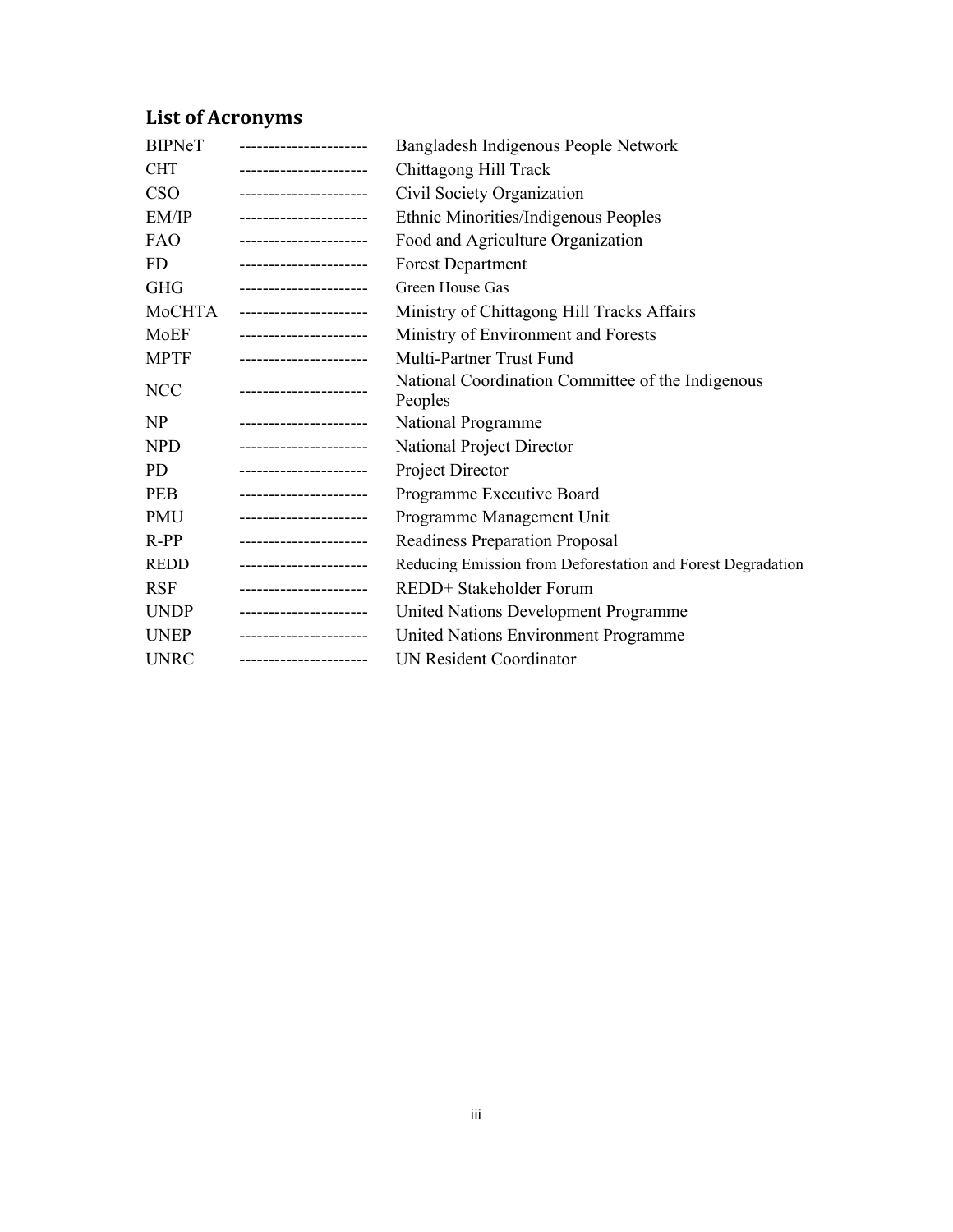#### **Executive Summary**

At the national level the UN-REDD Programme is designed to be governed by a Programme Executive Board (PEB). The composition of the PEB members includes heads of implementing and executing agencies (i.e., MoEF and FD respectively) and implementing partners (i.e., UN, UNDP, FAO) and representatives of Civil Society Organizations (CSO) and Ethnic Minorities/Indigenous People (EM/IP). The primary function of PEB is to approve annual and quarterly plans, budgets and semi-annual and annual reports, and to ensure the delivery of the intended results.

To fulfill the requirement for EM/IP and CSO PEB members, the NP facilitated separate meetings among the two stakeholder groups to self-select representatives on 22<sup>nd</sup> and 23<sup>rd</sup> March respectively to sit in the PEB and the REDD+ Stakeholder Forum (a proposed body).

The EM/IPs represented by network members from both hills and plains. The Convener of NCC is Raja Devasish Roy, who is also the focal point for EM/IPs on REDD+ in Bangladesh graced the occasion on  $22<sup>nd</sup>$  March. The CSO members were represented by NGOs working in the country on forestry and/or natural resource management issues.

Ms. Pauline Thamesis, Country Director, Mr. Nick Beresford, Deputy Country Director, and Mr. Khurshid Alam, Assistant Country Director, UNDP Bangladesh were present in the meetings. Mr. Rakibul Hasan Mukul, Assistant Chief Conservator of Forests & Project Director, UN-REDD Bangladesh National Programme and Mr. Md. Mozaharul Islam, Conservator of Forests, Admin & Finance, & National REDD+ Focal Point in Bangladesh joined the meetings.

A mission from UN-REDD regional office with regional CSO Policy Board member supported the Project Management Unit in facilitation of the meetings. The participants were familiarized thorough presentations on international REDD+ framework and activities in Asia-Pacific, introduction to Bangladesh REDD+ National Programme and Programme Executive Board (PEB), and experience from the Asia-Pacific region with respect to challenges and opportunities EM/IPs and CSOs. The representatives were given time to selfselect a representative organisations for the PEB.

The participants upon discussion came up with the following names as representative members:

- Mr Goutam Dewan, Ex-chair of Rangamati Hill District, EM/IP representative to PEB; Alternate member, is Mr Shaktipada Tripura, Bangladesh Adivasi Forum.
- Mr Ajay A Mree, Chair Adivasi Cultural Development Forum, EM/IP representative to REDD+ Stakeholder Forum (proposed); Alternate member – Mr. Gidison Pradhan, BIPNet and Greater Sylhet Indigenous Peoples' Forum
- Dr. Farid Uddin Ahmed, Executive Director of Arannayk Foundation, CSO representative to PEB.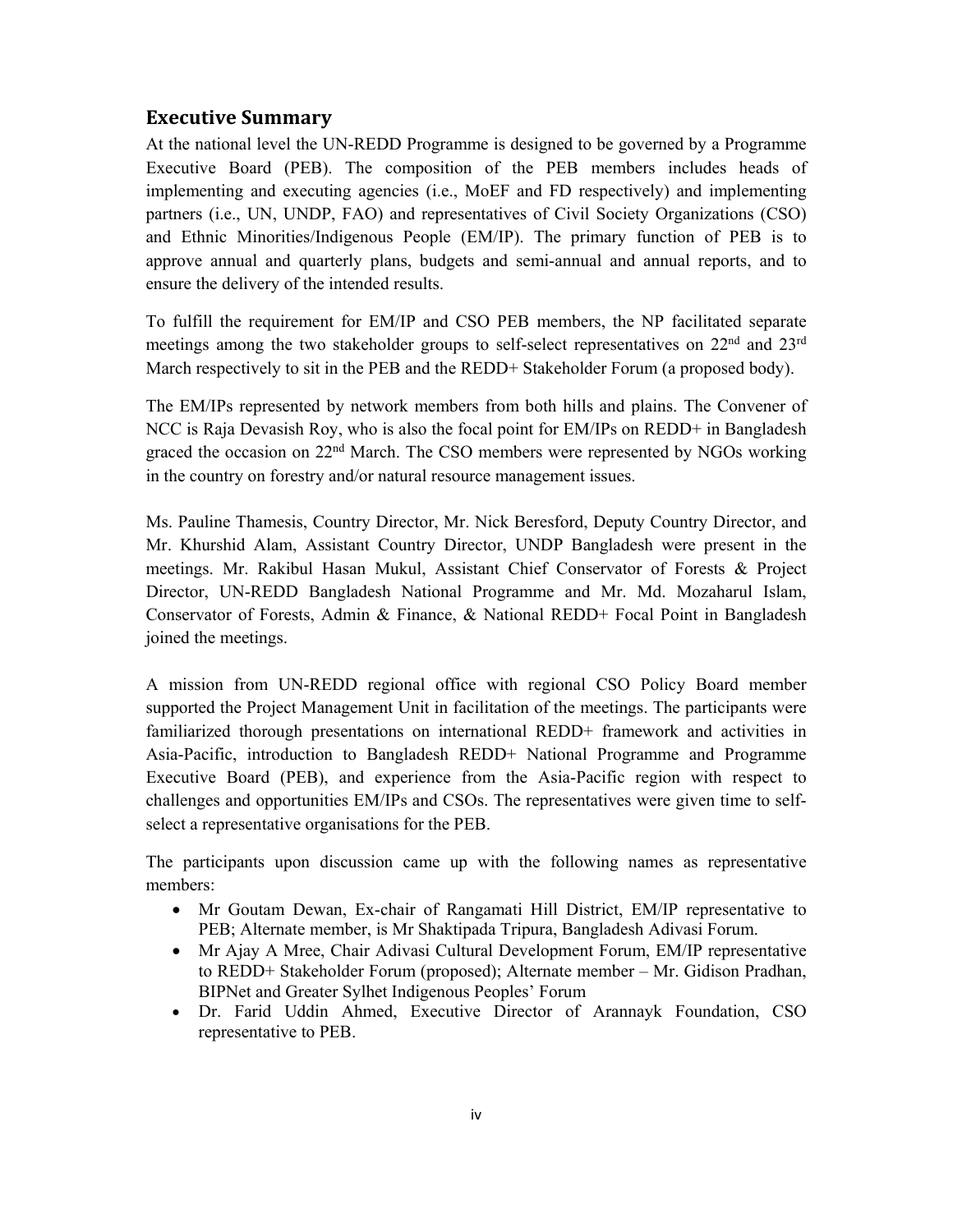### **Contents**

| $\mathbf{1}$   |            |                                                                                                 |  |
|----------------|------------|-------------------------------------------------------------------------------------------------|--|
|                | 1.1.       |                                                                                                 |  |
|                | 1.2.       |                                                                                                 |  |
|                | 1.3.       |                                                                                                 |  |
| $\overline{2}$ |            | Meeting Between Bangladesh National Programme and Ethnic Minorities / Indigenous People         |  |
|                | 2.1.       |                                                                                                 |  |
|                | 2.2.       |                                                                                                 |  |
|                | 2.3.       |                                                                                                 |  |
|                | 2.4.       |                                                                                                 |  |
|                | 2.5.       |                                                                                                 |  |
|                |            | Annex 1 - List of Participants of Consultation meeting with indigenous peoples in Bangladesh 10 |  |
|                |            | Annex 2 - List of Participants of Consultation meeting with Civil Society Organizations         |  |
|                |            |                                                                                                 |  |
|                |            | Annex 4 – Overview of the National Programme & Introduction to the National Programme           |  |
|                |            | Annex $5 -$ Challenges and opportunities for engagement & Entry points for engagement for IP in |  |
|                | Annex $6-$ | Challenges and opportunities for engagement & Entry points for engagement for CSO in            |  |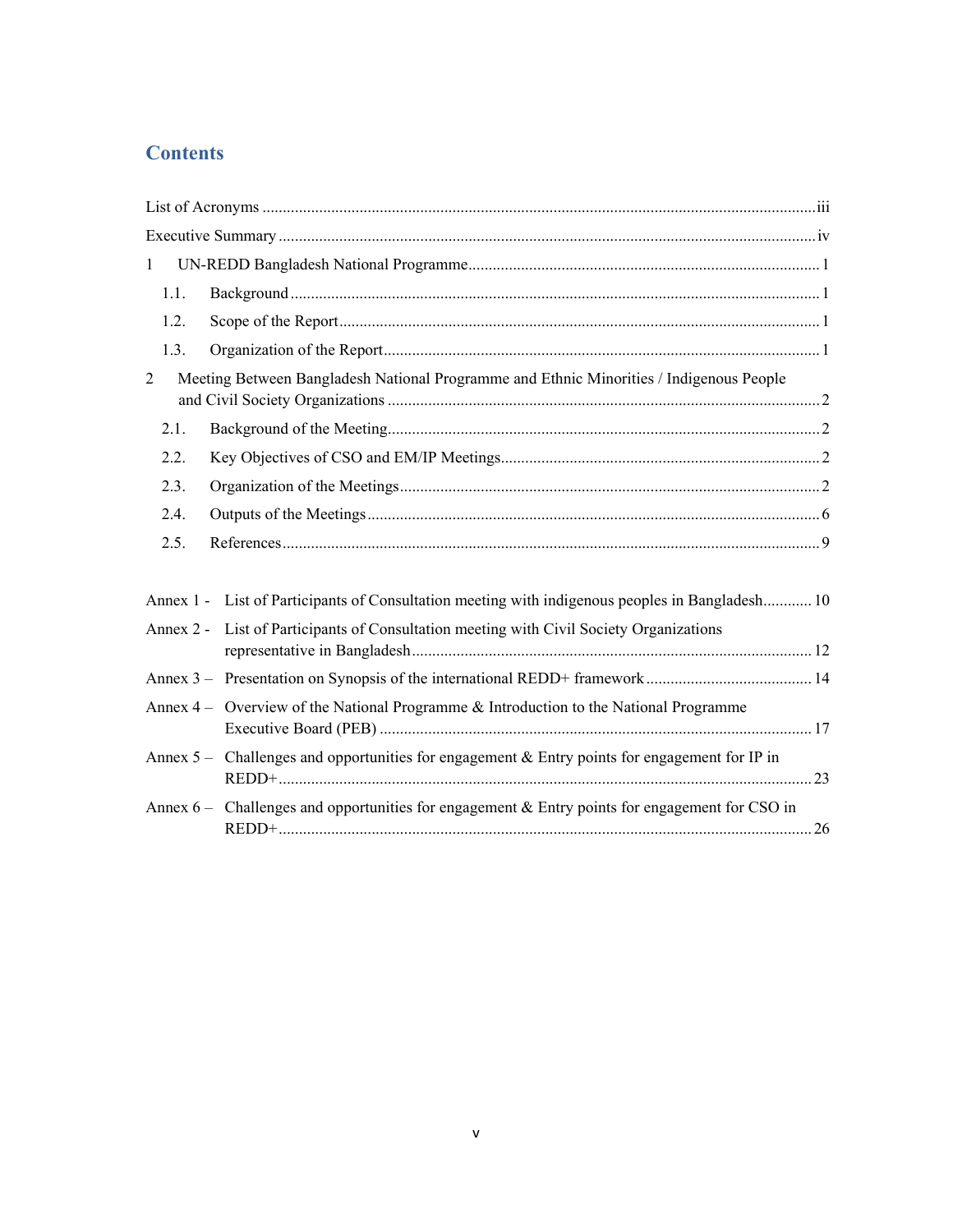### **1 UN‐REDD Bangladesh National Programme**

### 1.1. **Background**

In August of 2010, Government of the People's Republic of Bangladesh became a partner country of the UN-REDD Programme. The UN-REDD Programme is the United Nations collaborative programme on reducing emission from deforestation and forest degradation which started in September 2008 to assist developing countries to build capacity to reduce emissions and to participate in a future REDD+ mechanism.

As part of its long term strategies to reduce GHG emissions, the Government of Bangladesh has taken steps to prepare for the implementation of REDD+ activities. It has developed the REDD+ Readiness Roadmap - endorsed by the National REDD+ Steering Committee in December 2012. Subsequently, in June 2013, the UN-REDD Programme invited Bangladesh to submit a REDD+ Readiness Preparation Proposal (R-PP). Subsequent to approval of UN-REDD Policy Board, the National Project Document was approved in May 2015.

The National Programme (NP) has the objective to support the Government of Bangladesh in initiating the implementation of its REDD+ Readiness Roadmap by establishing necessary REDD+ management processes, identifying strategic readiness options for completing its National REDD+ strategy, and developing the capacities required to begin implementation of REDD+.

The Forest Department (FD) of the Ministry of Environment and Forests (MoEF) is the lead Implementing Partner for the UN-REDD National Programme, headed by a National Project Director (NPD), supported by Programme Management Unit (PMU). United Nations Development Programme (UNDP) and Food and Agriculture Organization (FAO) are the two implementing partners. The duration of the NP is from May 2015 to April 2018.

### **1.2. Scope of the Report**

The primary aim of the workshop report is to document and present the outcome of the meetings held on 22<sup>nd</sup> and 23<sup>rd</sup> March 2016, between Bangladesh National Programme and Indigenous Peoples representatives and Civil Society Organizations respectively.

### **1.3. Organization of the Report**

Section 1 introduces the NP and section 2 elaborates on the details of the two meetings. Relevant annexes are appended at the end of report.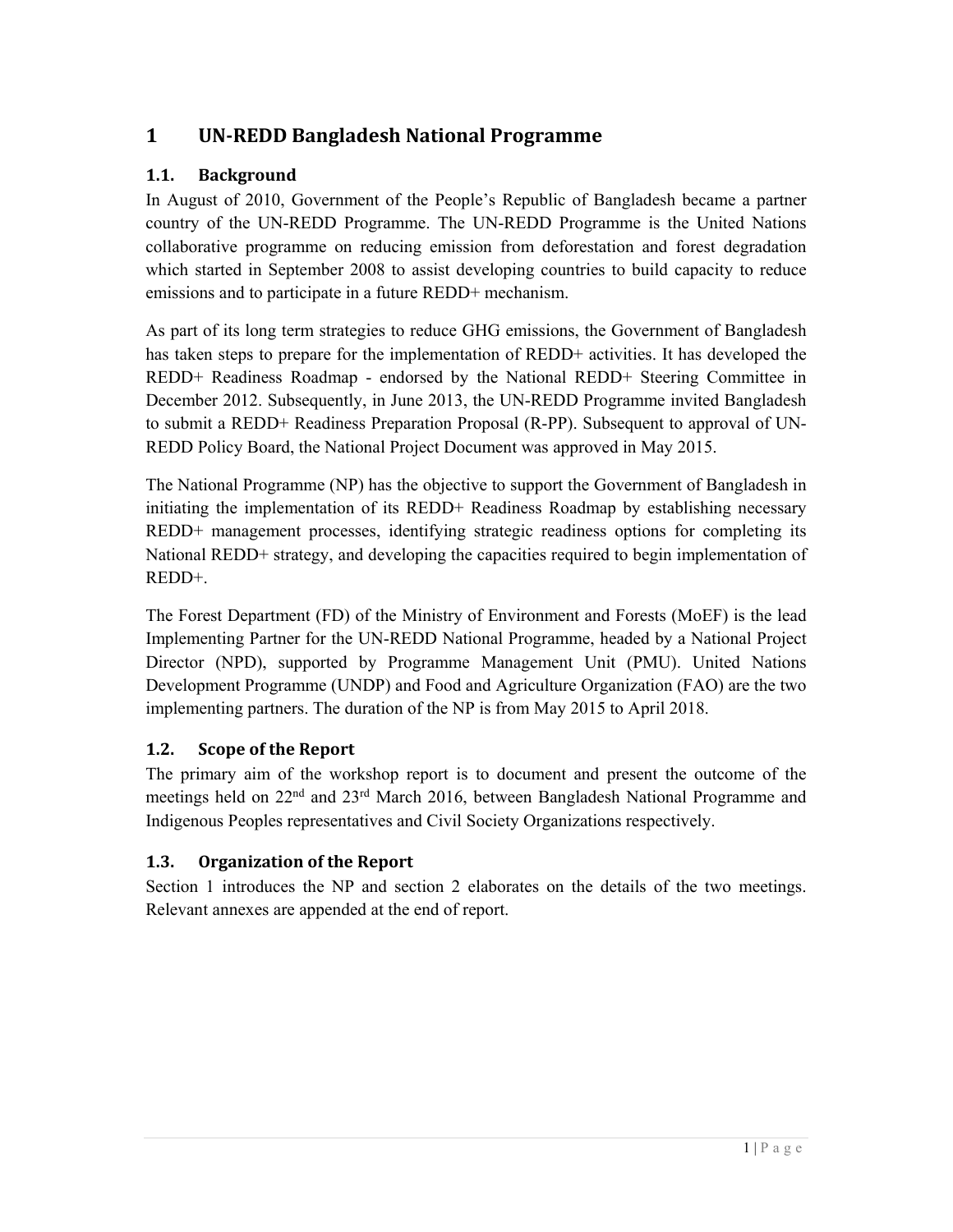### **2 Meeting Between Bangladesh National Programme and Ethnic Minorities / Indigenous People and Civil Society Organizations**

### **2.1. Background of the Meeting**

Under the new global governance arrangements, the UN-REDD Programme is governed by an Executive Board which is responsible for oversight, strategic direction and financial allocations of the Multi-Partner Trust Fund (MPTF). It consists of representatives from member countries (three from each regional constituency – Africa, Asia-Pacific and Latin America and the Caribbean), the three largest donors to the MPTF, civil society organizations, indigenous peoples and FAO, UNDP and UNEP.

At the national level, a Programme Executive Board (PEB) is to appraise and approve the Programme's key documents, including annual and quarterly plans, budgets and semi-annual and annual reports, to ensure the delivery of the intended results and address critical issues and risks that cannot be addressed by the implementing partner alone (NPD 2015). The PEB is chaired by the Secretary of the MoEF and co-chaired by the UN Resident Coordinator (UNRC), and the members being Country Director, UNDP, FAO Representative, Chief Conservator of Forests, National Project Director and representatives of Civil Society Organizations (CSO) and Ethnic Minorities/Indigenous Peoples (EM/IP).

To fulfill the requirement for CSO and EM/IP PEB members, the NP facilitated separate meetings among the two stakeholder groups to self-select representatives to sit in the PEB. Having these positions filled will assist the NP to obtain prior approval for the yearly work plan, budget and carry out activities accordingly.

### **2.2. Key Objectives of CSO and EM/IP Meetings**

- 1. Introduce national IP/EM institutions and CSOs to the UN-REDD Bangladesh National Programme.
- 2. Enable the IP/EM and CSO constituencies to identify strategic entry points for their engagement in the national REDD+ process.
- 3. Identify IP/EM institution and CSO representatives to Bangladesh's National Programme Executive Board (PEB) and REDD+ Stakeholder Forum (RSF).
- 4. Share key discussion points with representatives (NPD and REDD+ focal point) from the Forest Department.

#### **2.3. Organization of the Meetings**

A mission from UN-REDD regional office with regional CSO Policy Board member supported the PMU to facilitate the self-selection of EM/IP representative organizations on March 22, and CSO representative on March 23, to sit in the PEB and the RSF.

The mission was composed by:

• Celina Yong (Mission Leader) – Stakeholder Engagement Specialist for the Asia-Pacific Region, UN-REDD Programme (Bangkok)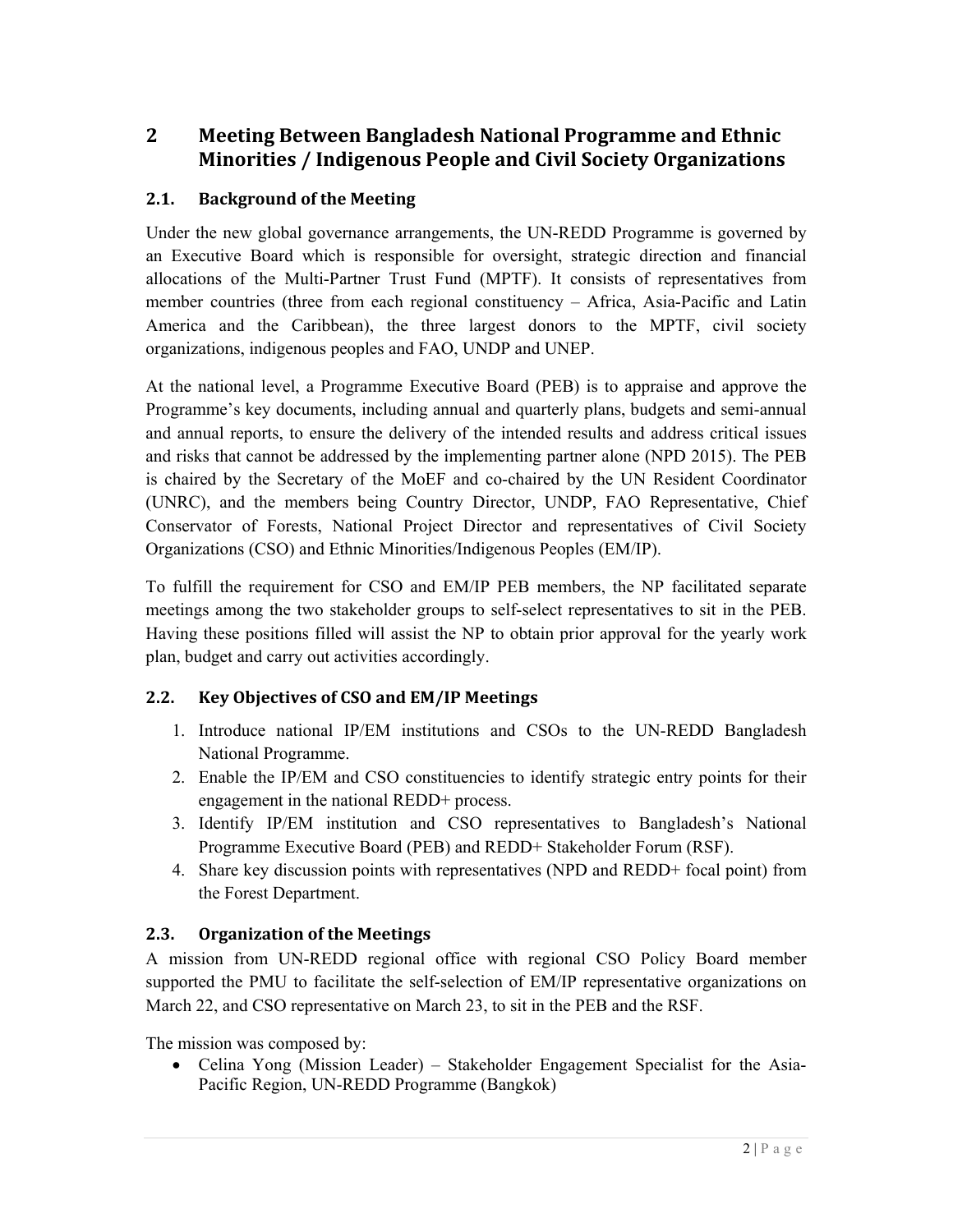Tek Vannara – CSO representative for the Asia-Pacific region in the UN-REDD Policy Board (Cambodia)

The list of invitees for the EM/IPs meeting was developed by National Coordination Committee (NCC) of the Indigenous Peoples, Bangladesh (AIPP 2014). In Bangladesh, NCC has the mandate to facilitate information-sharing and EM/IP's activities relating to REDD+ (AIPP 2014) and also to facilitate the self-selection of indigenous peoples' representatives from the hills and plains to the REDD+ bodies. The Convener of NCC is Raja Devasish Roy, who is also the focal point for EM/IPs on REDD+ in Bangladesh.

The list of invitees for the civil society organizations was based on Bangladesh R-PP (2014) and/or Technical Project Proposal (TPP) documents as well as in consultations with Chief Conservator of Forests, REDD+ Focal Point in Forest Department and National Project Director (PD).

The general design of the meeting comprised welcome remarks from UNDP and Bangladesh Forest Department, familiarization of international REDD+ framework and activities in Asia-Pacific, introduction to NP and PEB, and experience from the Asia-Pacific region with respect to challenges and opportunities EM/IPs and CSOs face in REDD+ programmes. After these presentations, the representatives were given time to self-select a representative organisations for the PEB. A detailed breakdown of the programme is given below (Table 1).

Ms. Pauline Thamesis, Country Director, and Mr. Nick Beresford, Deputy Country Director, UNDP Bangladesh, provided welcome remarks on 22nd and 23rd March respectively. On behalf of implementing agency, i.e., Bangladesh Forest Department, Mr. Rakibul Hasan Mukul, Assistant Chief Conservator of Forests & PD, UN-REDD Bangladesh National Programme welcomed the participants on both occasions. Mr. Md. Mozaharul Islam, Conservator of Forests, Admin & Finance, and National REDD+ Focal Point in Bangladesh also joined the programme on both occasions during open discussion period to clarify and share information with participants. Ms. Uchacha-A Chak, member of NCC and Research Coordinator of Maleya Foundation, facilitated translation of presentations on 22<sup>nd</sup> March 2016.

The presentations of the meetings are given in Annex  $-3-5$ .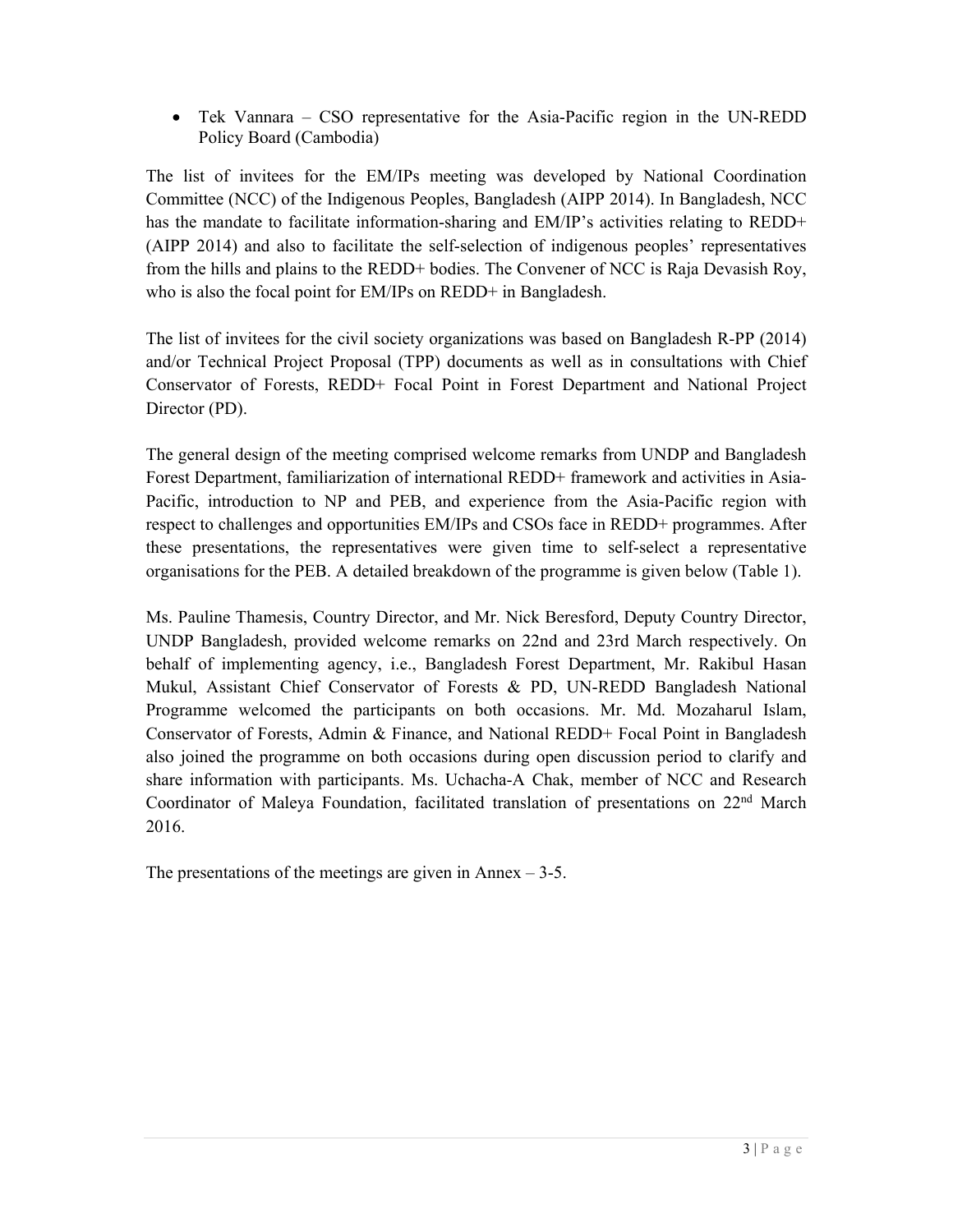

**Picture 1: Meeting with EM/IP representative on 22nd March** 



**Picture 2: Meeting with CSO representatives on 23rd March**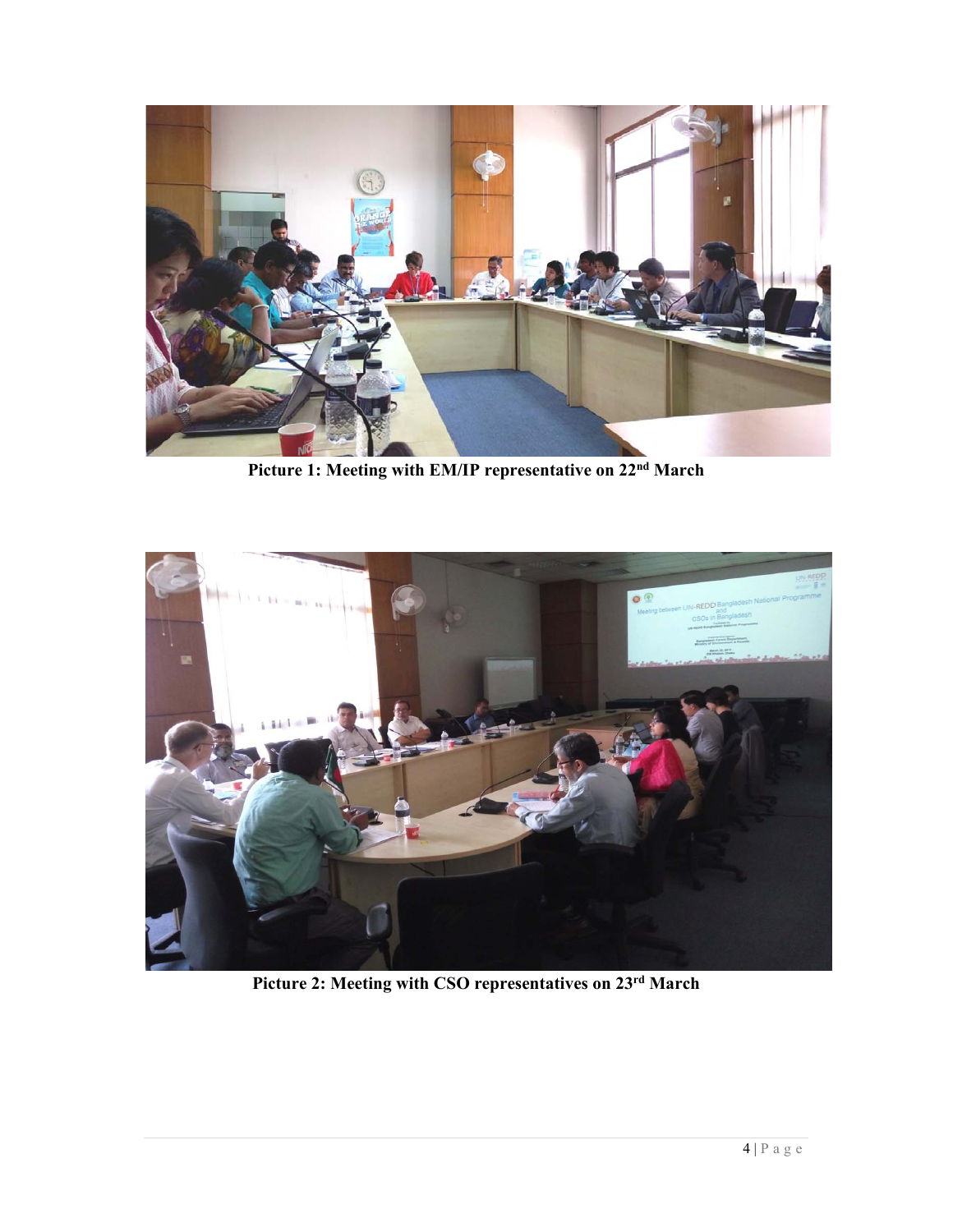| <b>Table 1: Programme Schedule</b> |                                  |                                           |  |
|------------------------------------|----------------------------------|-------------------------------------------|--|
| <b>Time</b>                        | <b>Item</b>                      | Person-in-charge/Remarks                  |  |
| $9:00 - 9:15$ am                   | Registration                     | 19th Floor: Village Well, UNDP            |  |
|                                    |                                  | Bangladesh                                |  |
| $9:15 - 9:30$ am                   | Introduction                     | All participants                          |  |
| $9:30 - 9:40$ am                   | Welcome remarks                  | 22 <sup>nd</sup> March                    |  |
|                                    |                                  | <b>Pauline Tamesis</b>                    |  |
|                                    |                                  | Country Director, UNDP Bangladesh         |  |
|                                    |                                  | $23rd$ March                              |  |
|                                    |                                  | <b>Mr. Nick Beresford</b>                 |  |
|                                    |                                  | Deputy Country Director, UNDP             |  |
|                                    |                                  | Bangladesh                                |  |
| $9:40 - 9:50$ am                   | Welcome remarks                  | Mr. Rakibul Hasan Mukul                   |  |
|                                    |                                  | Assistant Chief Conservator of Forests &  |  |
|                                    |                                  | National Programme Director, UN-REDD      |  |
|                                    |                                  | <b>Bangladesh National Programme</b>      |  |
| $9:50 - 10:00$                     | Synopsis of the international    | Celina (Kin Yii) Yong                     |  |
| am                                 | REDD+ framework                  | Stakeholder Engagement Specialist         |  |
|                                    |                                  | <b>UN-REDD Programme</b>                  |  |
|                                    |                                  | Bangkok Regional Hub, UNDP                |  |
| $10:00 - 10:20$                    | Tea Break                        | 19 <sup>th</sup> Floor: Village Well      |  |
| am                                 |                                  |                                           |  |
| $10:20 - 10:40$ am                 | Overview of the National         | <b>Nasim Aziz</b>                         |  |
|                                    | Programme                        | Programme Manager                         |  |
|                                    | Introduction to the National     | <b>UN-REDD Bangladesh National</b>        |  |
|                                    | Programme Executive Board (PEB)  | Programme                                 |  |
| $10:40 - 11:20$ am                 | Challenges and opportunities for | 22 <sup>nd</sup> March 2016               |  |
|                                    | engagement                       | Celina (Kin Yii) Yong, on behalf of       |  |
|                                    | Entry points for engagement      | Grace Balawag, Asia Pacific IP            |  |
|                                    |                                  | representative in the global UN-REDD      |  |
|                                    |                                  | <b>Policy Board (PB)</b>                  |  |
|                                    |                                  | 23 March 2016                             |  |
|                                    |                                  | Tek Vannara                               |  |
|                                    |                                  | Asia Pacific CSO representative in the PB |  |
|                                    |                                  |                                           |  |
| $11:20 - 12:05$ am                 | Open Discussions                 | <b>Nasim Aziz</b>                         |  |
| $12:05 - 12:35$ am                 | Group discussions IP (22nd)      | <b>EM/IP Representative</b>               |  |
|                                    | Group discussions CSO (23rd)     | <b>CSOs Representative</b>                |  |
| $12:35 - 12:50$                    | Discussion between FD and IP/    | Facilitation by Nasim Aziz                |  |
| pm                                 | CSOs                             |                                           |  |
| $12:50 \text{ pm}$                 | Conclusion & closing remarks     | <b>Nasim Aziz</b>                         |  |
| $01:00$ p.m.                       | Lunch                            |                                           |  |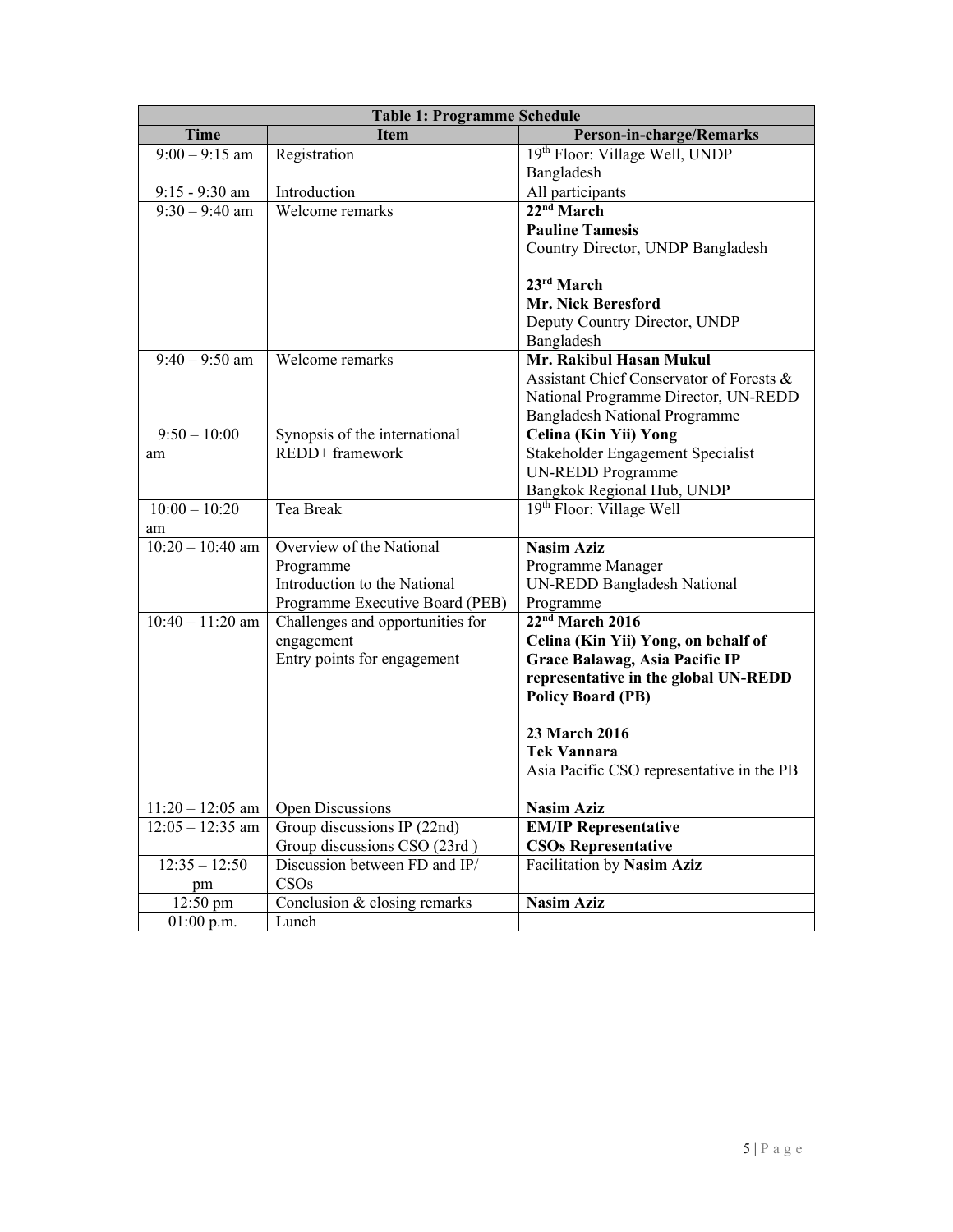#### **2.4. Outputs of the Meetings**

On both occasions it was shared that the selection criteria for PEB members are as follows:

- a) National-level CSO and IP/EM representative organisations;
- b) National network(s) with effective and functional mechanisms to share information; enable consultations and solicit feedback.
- c) Time commitment because the role as PEB members is voluntary

The participants upon discussion came up with the following names as representative members:

| Table 2: Name of Representatives from EM/IP and CSO representatives |                                           |                               |  |
|---------------------------------------------------------------------|-------------------------------------------|-------------------------------|--|
| <b>Name</b>                                                         | <b>Designation</b>                        | Representative                |  |
| Mr Goutam Dewan                                                     | Ex-chair of Rangamati Hill District       | EM/IP<br>representative<br>to |  |
|                                                                     |                                           | <b>PEB</b>                    |  |
| Mr Shaktipada Tripura                                               | Bangladesh Adivasi Forum                  | Alternate member of PEB in    |  |
|                                                                     |                                           | case, Mr. Dewan is unable     |  |
|                                                                     |                                           | attend<br>for<br>tο<br>any    |  |
|                                                                     |                                           | circumstances.                |  |
| Mr Ajay A Mree                                                      | Chair Adivasi Cultural Development        | EM/IP<br>representative<br>to |  |
|                                                                     | Forum                                     | REDD+ Stakeholder Forum       |  |
|                                                                     |                                           | (proposed)                    |  |
| Mr Gidison Pradhan                                                  | <b>BIPNet</b><br>Sylhet<br>and<br>Greater | Alternate<br>EM/IP            |  |
|                                                                     | Indigenous Peoples' Forum<br>as           | representative to REDD+       |  |
|                                                                     | members of the RSF                        | Stakeholder<br>Forum          |  |
|                                                                     |                                           | (proposed)                    |  |
| Executive Director (At                                              | <b>Arannayk Foundation</b>                | CSO representative to PEB     |  |
| $present$ - Dr. Farid                                               |                                           |                               |  |
| Uddin Ahmad)                                                        |                                           |                               |  |

On both days, the EM/IP and CSO representative highlighted the following key issues:

| Table 3: Key Issues Raised by EM/IP and CSO representatives                                                                          |                                                                                                                                                                                                                                                                                                                                                                                                                                                                                                   |                                                                                                                                                                                                                                        |  |  |
|--------------------------------------------------------------------------------------------------------------------------------------|---------------------------------------------------------------------------------------------------------------------------------------------------------------------------------------------------------------------------------------------------------------------------------------------------------------------------------------------------------------------------------------------------------------------------------------------------------------------------------------------------|----------------------------------------------------------------------------------------------------------------------------------------------------------------------------------------------------------------------------------------|--|--|
| <b>Issues</b>                                                                                                                        | <b>Issues raised by EM/IP</b>                                                                                                                                                                                                                                                                                                                                                                                                                                                                     | <b>Issues raised by CSO</b>                                                                                                                                                                                                            |  |  |
| What are the<br>development priorities<br>for the Ethnic<br><b>Minorities/Indigenous</b><br>Peoples or CSOs in<br><b>Bangladesh?</b> | Implementation of Chittagong<br>Hill Tracts (CHT) Accord 1997<br>All development programmes<br>$\bullet$<br>for the Chittagong Hill Tracts be<br>implemented in consultation<br>with the Chittagong Hill Tracts<br>Regional Council;<br>The Forest Act of 1927, in its<br>$\bullet$<br>application to the CHT, needs to<br>be amended in consultation with<br>the regional and hill councils.<br>Urgent measures be undertake<br>in the Chittagong Hill Tracts to<br>prevent degradation and soil | The following 4 priorities have<br>been traced out:<br>Conservation and restoration;<br>Livelihood<br>$\bullet$<br>Conscientization and capacity<br>$\bullet$<br>building, including education<br>Advocacy and governance<br>$\bullet$ |  |  |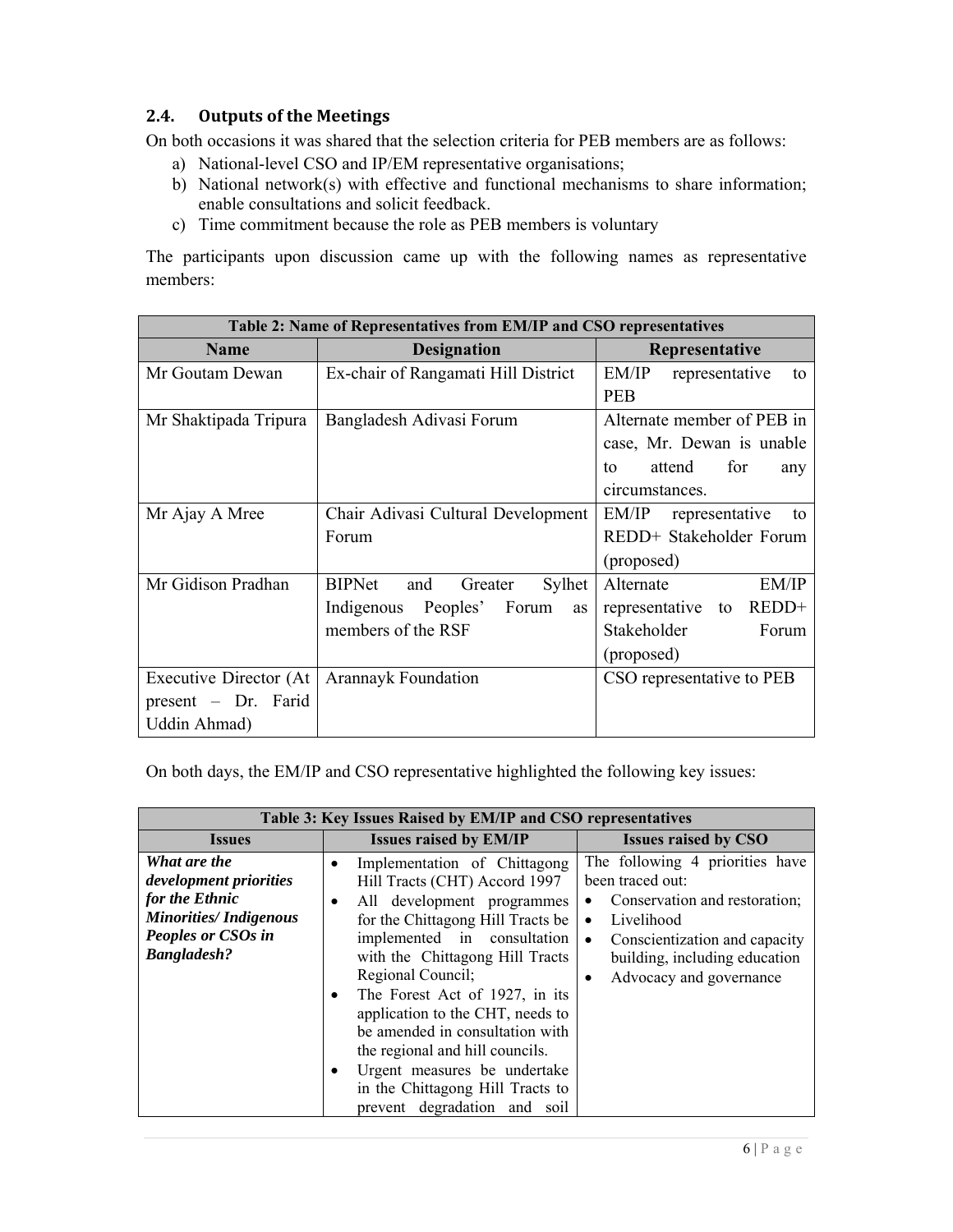| Table 3: Key Issues Raised by EM/IP and CSO representatives                                                                |                                                                                                                                                                                                                                                                                                                                                                                                                                                                                                                                                                                                                                                                                                                                                                                                                                                                                                                                                                                                                                                    |                                                                                                                                                                                                                                                                                                                                                                                                                                                                                                                                                                                                                                                                                          |  |  |
|----------------------------------------------------------------------------------------------------------------------------|----------------------------------------------------------------------------------------------------------------------------------------------------------------------------------------------------------------------------------------------------------------------------------------------------------------------------------------------------------------------------------------------------------------------------------------------------------------------------------------------------------------------------------------------------------------------------------------------------------------------------------------------------------------------------------------------------------------------------------------------------------------------------------------------------------------------------------------------------------------------------------------------------------------------------------------------------------------------------------------------------------------------------------------------------|------------------------------------------------------------------------------------------------------------------------------------------------------------------------------------------------------------------------------------------------------------------------------------------------------------------------------------------------------------------------------------------------------------------------------------------------------------------------------------------------------------------------------------------------------------------------------------------------------------------------------------------------------------------------------------------|--|--|
| <b>Issues</b>                                                                                                              | <b>Issues raised by EM/IP</b>                                                                                                                                                                                                                                                                                                                                                                                                                                                                                                                                                                                                                                                                                                                                                                                                                                                                                                                                                                                                                      | <b>Issues raised by CSO</b>                                                                                                                                                                                                                                                                                                                                                                                                                                                                                                                                                                                                                                                              |  |  |
| What are the foreseeable<br>challenges and how can<br>they be addressed, either<br><i>individually or</i><br>collectively? | erosion in the lands and forests<br>of the region;<br>Special measures be undertaken<br>to enhance the administrative<br>and technical capacities of the<br>local voluntary organizations<br>(NGOs), traditional institutions,<br>local government bodies and the<br>regional and district councils;<br>To develop a policy of inclusion<br>$\bullet$<br>mainstreaming<br>and<br>of<br>indigenous<br>issues<br>the<br>in<br>development agenda.<br>To amend existing Laws, Acts<br>and Rules<br>the<br>address<br>to<br>conflicts<br>regarding<br>categorization of forests in the<br>CHT as well as in other parts of<br>the country.<br>To link with the MoCHTA and<br>CHT Regional Council for all<br>development interventions<br>to<br>ensure the coordination among<br>the agencies working in the<br>CHT.<br>To form a focal agency/body to<br>address the issues of the plain's<br>IP/EMs<br>To reform / revise Land disputes<br>٠<br>resolution Act<br>To incorporate issues of IP/EM<br>$\bullet$<br>in the 7 <sup>th</sup> 5-Year Plan. | Ability to represent local<br>$\bullet$<br>voice and priorities to the<br>national policy forum<br>Evidence-based<br>process<br>documentation<br>and<br>communication<br>Networking and outreach<br>$\bullet$<br>Action-based research and<br>$\bullet$<br>context specific information<br>collection<br>Avoiding<br>overlaps<br>$\bullet$<br>and<br>duplications of resources<br><b>Major suggestions from CSO</b><br>participants:<br><b>Communications</b><br>and<br>a)<br>Documentation should be in<br>Bengali. Local community<br>languages<br>should<br>be<br>considered<br>enable<br>to<br>community-based<br>organisations<br>to<br>represent<br>local voices and priorities to |  |  |
|                                                                                                                            | obtain<br>technical<br>Tо<br>and<br>$\bullet$<br>financial support to strengthen                                                                                                                                                                                                                                                                                                                                                                                                                                                                                                                                                                                                                                                                                                                                                                                                                                                                                                                                                                   | the national forum. So, there<br>should be evidence based                                                                                                                                                                                                                                                                                                                                                                                                                                                                                                                                                                                                                                |  |  |
|                                                                                                                            | capacities of IP/EM's<br>organizations                                                                                                                                                                                                                                                                                                                                                                                                                                                                                                                                                                                                                                                                                                                                                                                                                                                                                                                                                                                                             | process documentation and<br>communications.<br>b) Networking and outreach are<br>identified as major challenges                                                                                                                                                                                                                                                                                                                                                                                                                                                                                                                                                                         |  |  |
|                                                                                                                            |                                                                                                                                                                                                                                                                                                                                                                                                                                                                                                                                                                                                                                                                                                                                                                                                                                                                                                                                                                                                                                                    | because there is no existing<br>network that linked<br>the<br>community with the national<br>decision making process. It                                                                                                                                                                                                                                                                                                                                                                                                                                                                                                                                                                 |  |  |
|                                                                                                                            |                                                                                                                                                                                                                                                                                                                                                                                                                                                                                                                                                                                                                                                                                                                                                                                                                                                                                                                                                                                                                                                    | suggested that issue<br>was<br>based networking, such as for<br>REDD+m is a better option.<br>all<br>vital CSOs;<br>Among                                                                                                                                                                                                                                                                                                                                                                                                                                                                                                                                                                |  |  |
|                                                                                                                            |                                                                                                                                                                                                                                                                                                                                                                                                                                                                                                                                                                                                                                                                                                                                                                                                                                                                                                                                                                                                                                                    | Arannayk is trying to create<br>a network through its partners<br>e.g. IPSA, CODEC, CNRS,<br>Shushilon,<br>PROSHIKA.                                                                                                                                                                                                                                                                                                                                                                                                                                                                                                                                                                     |  |  |
|                                                                                                                            |                                                                                                                                                                                                                                                                                                                                                                                                                                                                                                                                                                                                                                                                                                                                                                                                                                                                                                                                                                                                                                                    | Although networking requires<br>time and resources, there are                                                                                                                                                                                                                                                                                                                                                                                                                                                                                                                                                                                                                            |  |  |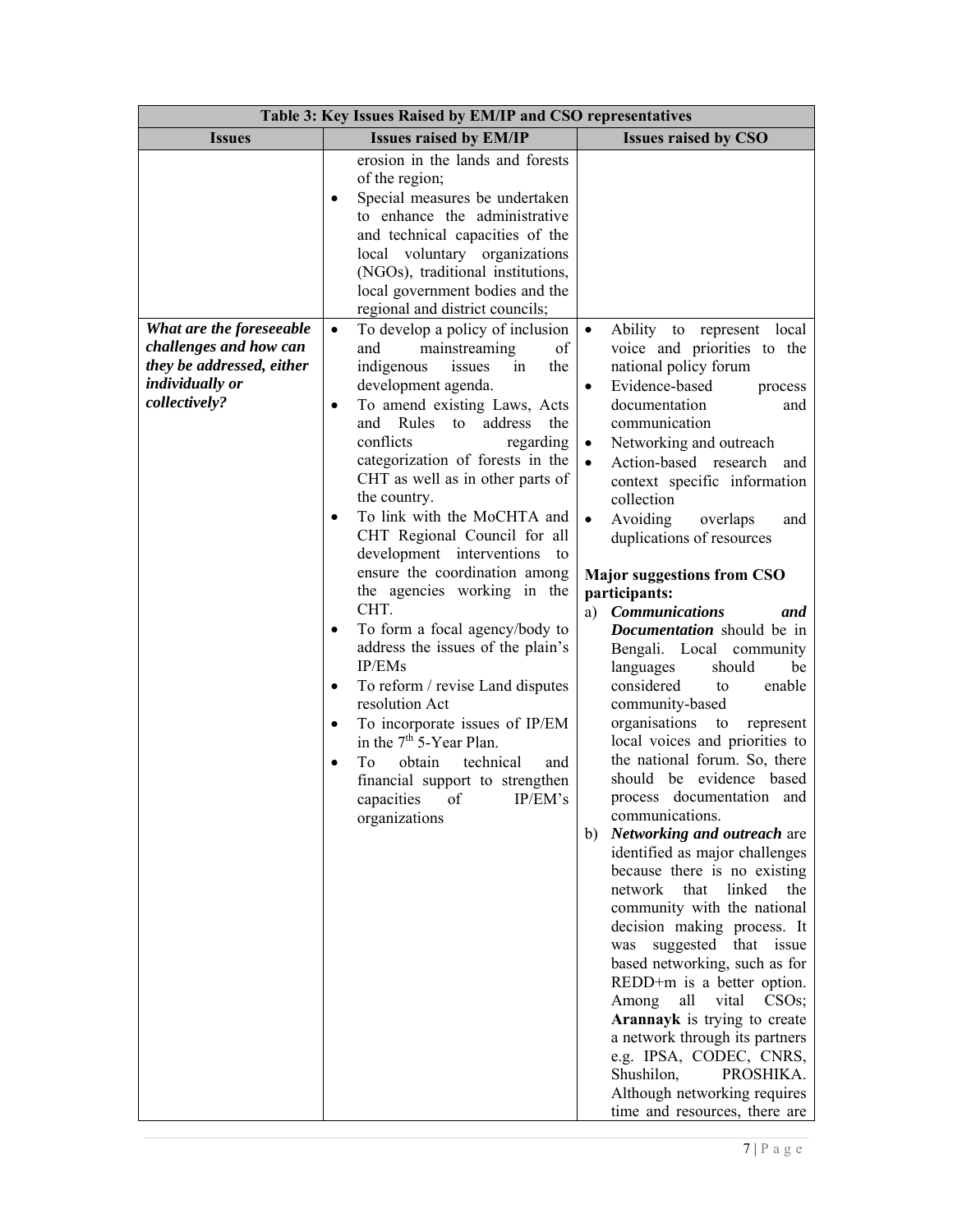| Table 3: Key Issues Raised by EM/IP and CSO representatives |                               |                                                                                                                                                                                                                                                                                                                       |  |
|-------------------------------------------------------------|-------------------------------|-----------------------------------------------------------------------------------------------------------------------------------------------------------------------------------------------------------------------------------------------------------------------------------------------------------------------|--|
| <i><u><b>Issues</b></u></i>                                 | <b>Issues raised by EM/IP</b> | <b>Issues raised by CSO</b>                                                                                                                                                                                                                                                                                           |  |
|                                                             |                               | complementary projects that<br>can be helpful to collaborate<br>for common results e.g.<br>USAID's CREL and IPAC<br>etc.<br><i>Advocacy</i> experiences are<br>C)<br>essential for competent CSOs.<br>Fostering positive attitude to<br>support voluntary initiatives<br>of CSOs is one of the crucial<br>challenges. |  |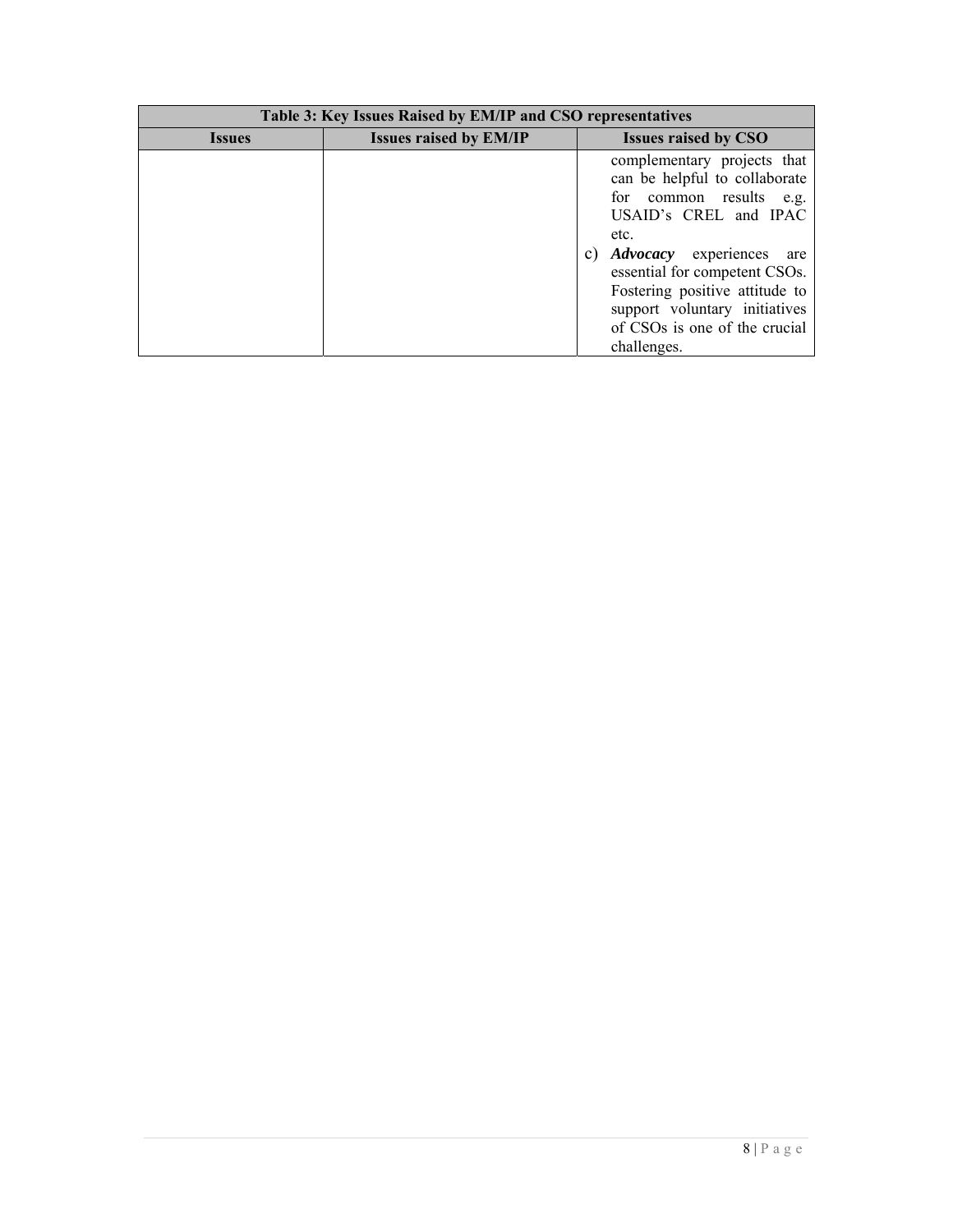#### **2.5. References**

- AIPP. 2014. Regional Report of the Partnership between Asia Indigenous Peoples Pact and the UN-REDD Programme in Bangladesh, Myanmar and Viet Nam. Report of the Asia Indigenous Peoples Pact (AIPP) to the UN-REDD Programme.
- Bangladesh R-PP. 2014. Readiness Preparation Proposal (R-PP) for Bangladesh. The United Nations Collaborative Programme on Reducing Emissions from Deforestation and Forest Degradation in Developing Countries (UN-REDD). Bangladesh Forest Department, Ministry of Environment and Forests (MoEF), Government of the People's Republic of Bangladesh.
- NPD. 2015. UN Collaborative Programme on Reducing Emissions from Deforestation and Forest Degradation in Developing Countries. National Programme Document (NPD) Bangladesh. Ministry of Environment and Forests (MoEF), Economic Relations Division, Ministry of Finance, Government of the People's Republic of Bangladesh.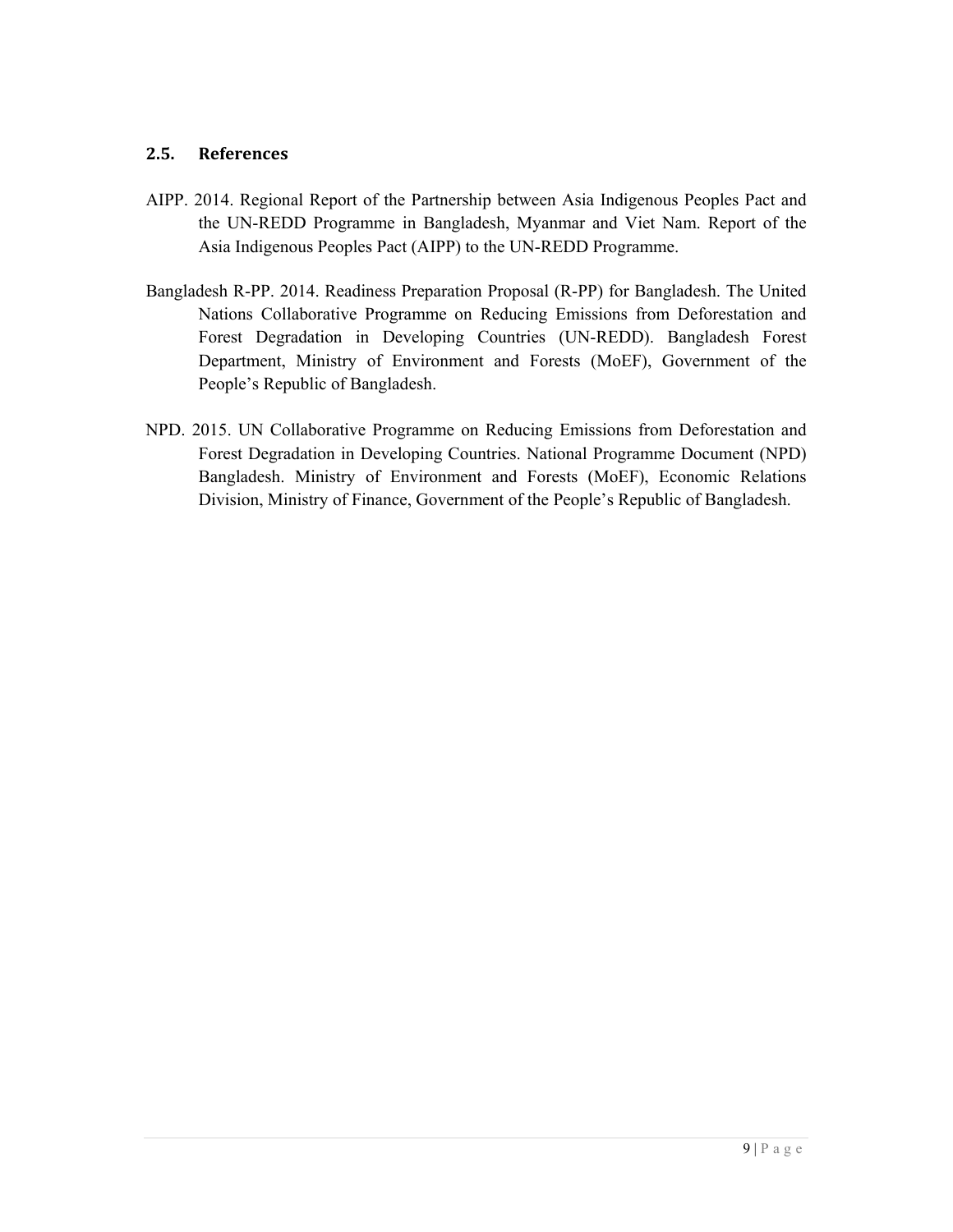### **Annex 1 ‐ List of Participants of Consultation meeting with indigenous peoples in Bangladesh**

| Sl.No. | Name                    | <b>Designation and address</b>                              |  |
|--------|-------------------------|-------------------------------------------------------------|--|
| 1.     | Ms. Pauline Tamesis     | <b>Country Director</b>                                     |  |
|        |                         | United Nations Development Programme (UNDP)                 |  |
|        |                         | IDB Bhaban, Shar-E-Bangla Nagar, Agargaon                   |  |
|        |                         | Dhaka, Bangladesh                                           |  |
| 2.     | Md. Mozaharul Islam     | C.F. Admin & Finance,                                       |  |
|        |                         | <b>Bangladesh Forest Department</b><br>Cell: +8801761494606 |  |
| 3.     | Md. Rakibul Hasan Mukul | Project Director                                            |  |
|        |                         | UN REDD Bangladesh National Programme                       |  |
|        |                         | Mobile: 01711433032                                         |  |
|        |                         | Email: lalpipray@gmail.com                                  |  |
| 4.     | Khurshid Alam           | Assistant Country Director, UNDP Bangladesh                 |  |
|        |                         | Email: khurshid.alam@undp.org                               |  |
|        |                         | Mobile: 0171308783                                          |  |
| 5.     | Barrister Raja Devasish | Member, UNPFII, Rangamati, Chittagong Hill Tack             |  |
|        | Roy                     | Email: droywangza@gmail.com                                 |  |
|        |                         | Mobile: 01746024663                                         |  |
| 6.     | Uchacha-A Chak (Usha)   | Member, NCC and Programme Coordinator (Research),           |  |
|        |                         | Maleya Foundation, Dhaka                                    |  |
|        |                         | Email: $uchacha@gmail.com$                                  |  |
|        |                         | Mobile: 01813095552                                         |  |
| 7.     | Pallab Chakma           | Member, NCC and ED, Kappaeing Foundation                    |  |
|        |                         | Mobile: 01717332299                                         |  |
| 6.     | Sudipta Chakma          | Coordinator, BIPNet-CCBD                                    |  |
|        |                         | Rangamati                                                   |  |
|        |                         | Email: sudiptachakma@yahoo.com                              |  |
|        |                         | Mobile: 01712905310                                         |  |
| 9.     | TekVennara              | Asia Pacific CSO representative                             |  |
|        |                         | Cambodia                                                    |  |
|        |                         | Email: vannara@ngoforum.org.kh                              |  |
| 10.    | MsChoitali Tripura      | Member, BIWN, Dhaka                                         |  |
|        |                         | Email: choitalitripura@yahoo.com                            |  |
|        |                         | Mobile: 01914128462                                         |  |
| 11.    | Ms Flora BableeTalang   | Member, Bangladesh Adivashi Forum, Sylhet                   |  |
|        |                         | Mobile: 01711479368                                         |  |
| 12.    | Motilal Hajong          | Member, Kakang Foundation, Sherpur                          |  |
|        |                         | Mobile: 01739831763                                         |  |
| 13.    | Mr. Shaktipada Tripura  | Bangladesh Adivasi Forum, Dhaka                             |  |
|        |                         | Mobile: 01761481907                                         |  |
| 14.    | Mr. Ajay A Mree         | Adivasi Cultural Development Forum, Madhupur, Tangail       |  |
|        |                         | Mobile: 0171-5404292                                        |  |
| 15.    | Philah Potni            | Member, Greater Sylhet Indigenous Peoples' Forum, Sylhet    |  |
|        |                         | Mobile: 01711467711                                         |  |
| 16.    | Prasenjit Chakma        | Programme Coordinator, CHTDF, UNDP                          |  |

#### **Date: 22 March 2016**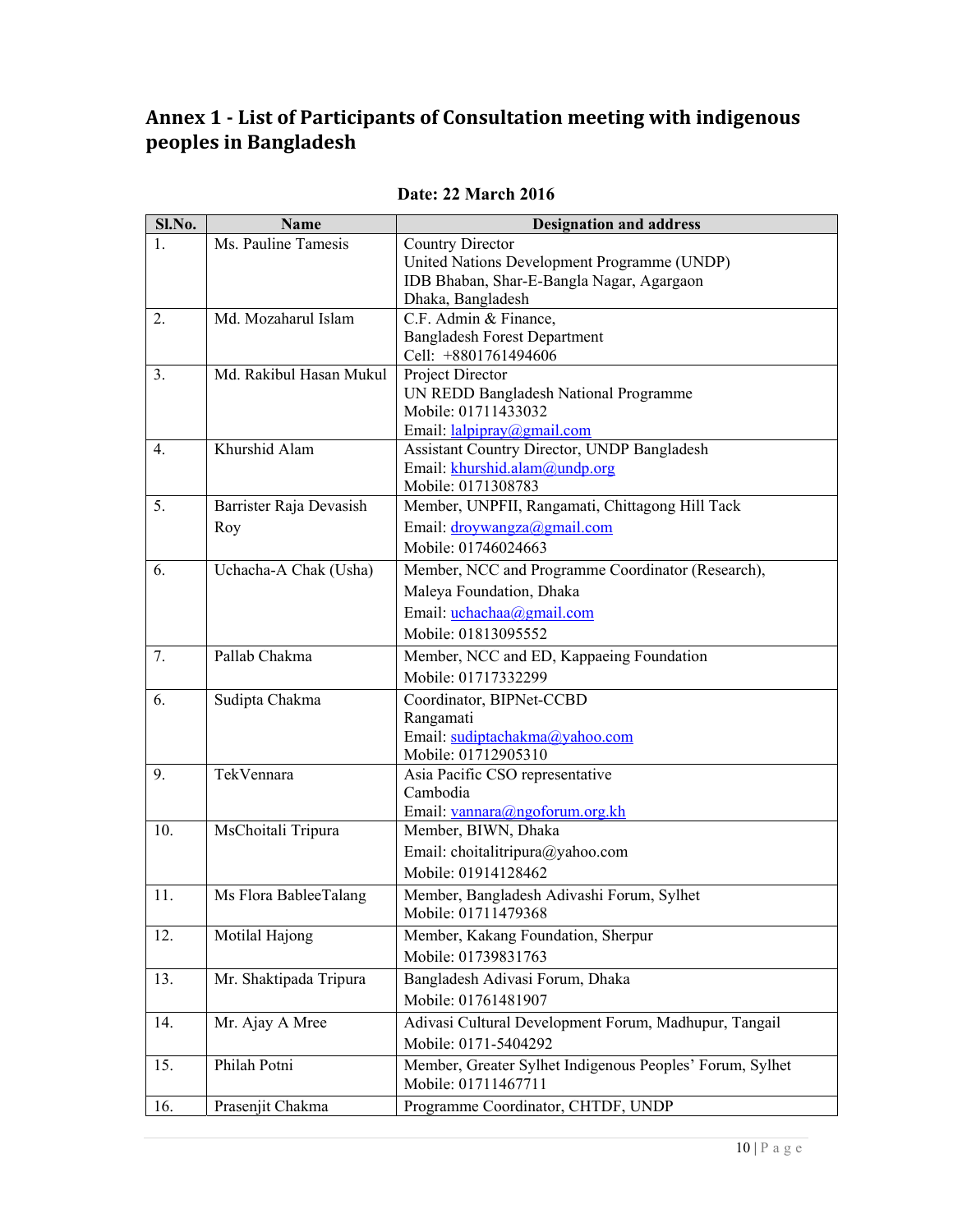| Sl.No. | <b>Name</b>            | <b>Designation and address</b>                             |  |
|--------|------------------------|------------------------------------------------------------|--|
|        |                        | Email: prasenjit.chakma@undp.org                           |  |
|        |                        | Mobile: 01713000931                                        |  |
| 17.    | Celina Yong            | Celina (Kin Yii) Yong                                      |  |
|        |                        | Stakeholder Engagement Specialist                          |  |
|        |                        | UN-REDD Programme, Bangkok Regional Hub, UNDP              |  |
| 18.    | Ms Shefalika Tripura   | Member, Bangladesh Indigenous Peoples' Network on Climate, |  |
|        |                        | Change and Biodiversity (BIPNet-CCBD), Khagrachari         |  |
|        |                        | Email: kmkscht@yahoo.com                                   |  |
|        |                        | Mobile: 01553388110                                        |  |
| 19.    | Robiondranath Soren    | Chairman, Jatiyo Adivasi Porishad, Rajshahi                |  |
|        |                        | Mobile: 01712278211                                        |  |
| 20.    | Advocate Mong Than     | Assistant President, Rakhine SamajUnoyonShansta, Borguna   |  |
|        |                        | Mobile: 01717647369                                        |  |
| 21.    | Mr. GonesMajhi         | Member, BIPNet and Jatiyo Adivasi Parishad, Rajshihi       |  |
|        |                        | Mobile: 01719022761                                        |  |
| 22.    | MithunToppo            | Assistant Coordinator, BIPNet, Maleya Foundation, Dhaka    |  |
|        |                        | Email: mithuntopp@gmail.com                                |  |
|        |                        | Mobile: 01745561306                                        |  |
| 23.    | Mathura Bikash Tripura | Member, BIPNet and ED, JabarangKalyanSamitee               |  |
|        |                        | Email: mathura.tripura@gmail.com                           |  |
|        |                        | Mobile: 01552356456                                        |  |
| 24.    | Nasim Aziz             | Programme Manager                                          |  |
|        |                        | UN REDD Bangladesh National Programme                      |  |
| 25.    | Sayeed Mahmud Riadh    | Governance Activity Coordinator                            |  |
|        |                        | UN REDD Bangladesh National Programme                      |  |
| 26.    | Mr. Santu Das          | <b>Communications Officer</b>                              |  |
|        |                        | UN REDD Bangladesh National Programme                      |  |
| 27.    | James D' Rozario       | <b>Administrative Assistant</b>                            |  |
|        |                        | UN REDD Bangladesh National Programme                      |  |
| 28.    | Mohammad Sahab Uddin   | Programme Secretary                                        |  |
|        |                        | UN REDD Bangladesh National Programme                      |  |
|        |                        |                                                            |  |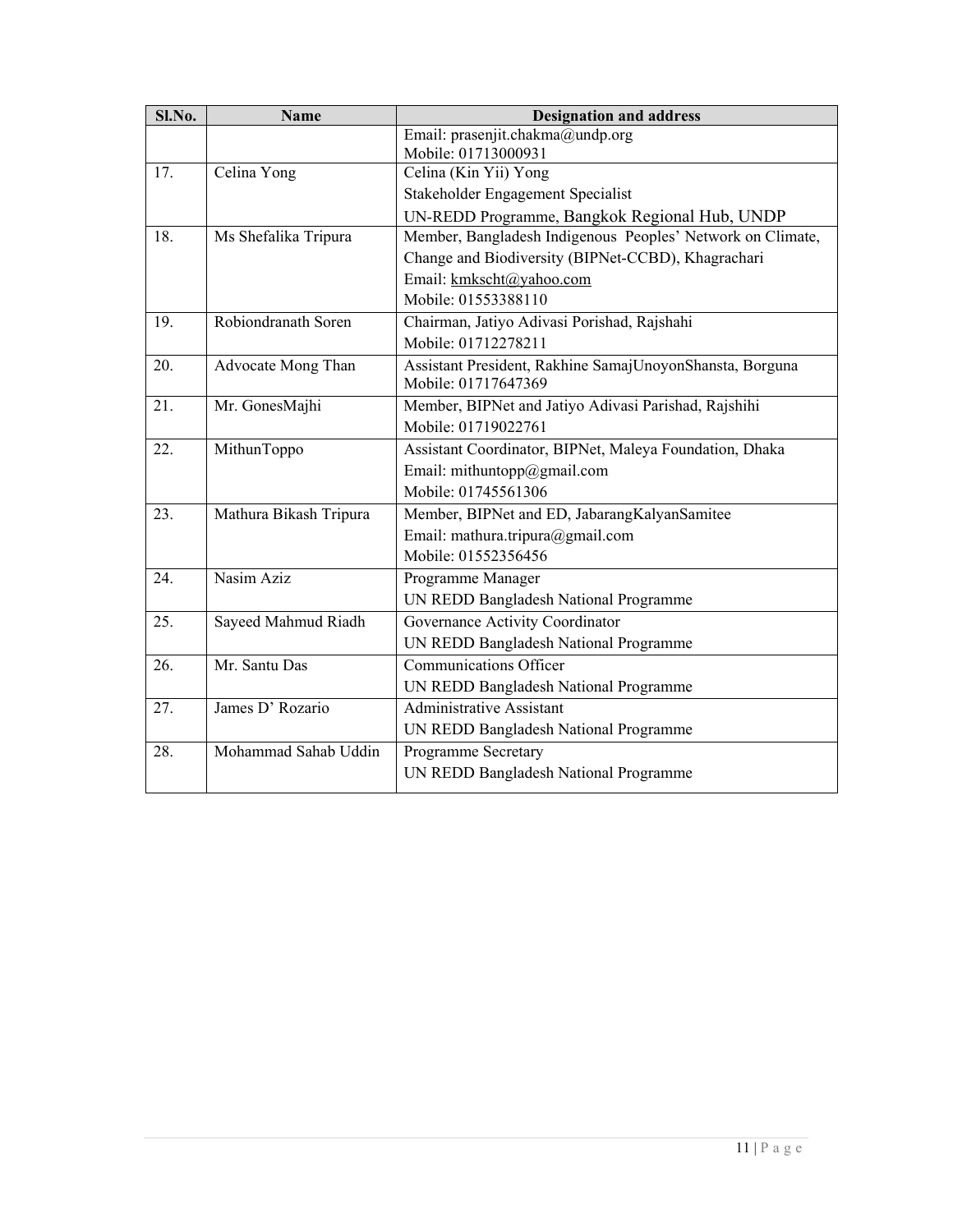## **Annex 2 ‐ List of Participants of Consultation meeting with Civil Society Organizations representative in Bangladesh**

|        | Date: 23 <sup>'s</sup> March 2016 |                                                                      |  |  |
|--------|-----------------------------------|----------------------------------------------------------------------|--|--|
| Sl.No. | Name<br>Md. Mozaharul Islam       | <b>Designation and address</b>                                       |  |  |
| 1.     |                                   | C.F. Admin & Finance,                                                |  |  |
|        |                                   | Bangladesh Forest Department, & National REDD+ Focal                 |  |  |
|        |                                   | Point in Bangladesh                                                  |  |  |
|        |                                   | Cell: +8801761494606                                                 |  |  |
| 2.     | Md. Rakibul Hasan Mukul           | Project Director                                                     |  |  |
|        |                                   | UN REDD Bangladesh National Programme                                |  |  |
|        |                                   | Mobile: 01711433032                                                  |  |  |
|        |                                   | Email: lalpipray@gmail.com                                           |  |  |
| 3.     | Nick Beresford                    | Deputy Country Director                                              |  |  |
|        |                                   | United Nations Development Programme                                 |  |  |
|        |                                   | Dhaka, Bangladesh.                                                   |  |  |
| 4.     | Farid Uddin Ahmed                 | Executive Director, Arannayk Foundation,                             |  |  |
|        |                                   | House 21, Flat D2, Western Road, Banani DOHS, Dhaka                  |  |  |
|        |                                   | 1206, Bangladesh                                                     |  |  |
|        |                                   | Mobile: 0 1713040583                                                 |  |  |
|        |                                   | E-mail: farid@arannayk.org                                           |  |  |
| 5.     | Dr. Niaz Ahmed Khan               | Professor                                                            |  |  |
|        |                                   | Department of Development Studies                                    |  |  |
|        |                                   | University of Dhaka                                                  |  |  |
|        |                                   | Mobile: 01711364462                                                  |  |  |
|        |                                   | Email: niaz.khan@yahoo.com                                           |  |  |
| 6.     | Mostafa Rahman                    | Coordinator,                                                         |  |  |
|        |                                   | Center for Natural Resource Studies (CNRS)                           |  |  |
|        |                                   | House-13 (4 <sup>th</sup> -6 <sup>th</sup> Floor), Road-17, Block-D, |  |  |
|        |                                   | Banani, Dhaka-1213, Bangladesh                                       |  |  |
|        |                                   | Mobile: 01711462255                                                  |  |  |
|        |                                   | E-mail: mhmostafarahman@gmail.com                                    |  |  |
| 7.     | Khursid Alam                      | <b>Executive Director</b>                                            |  |  |
|        |                                   | Community Development Centre (CODEC)                                 |  |  |
|        |                                   | CODEC Bhaban, Plot No-02, Road No-02                                 |  |  |
|        |                                   | Lake Valley R/A, Hazi Zafar Ali Road                                 |  |  |
|        |                                   | Foy's Lake, Khulshi, Chittagong, Bangladesh.                         |  |  |
|        |                                   | E-mail: khursidcodec@gmail.com                                       |  |  |
| 8.     | Md. Arifur Rahman                 | Chief Executive,                                                     |  |  |
|        |                                   | Young Power in Social Action (YPSA)                                  |  |  |
|        |                                   | House # F10 (P), Road # 13, Block-B Chandgaon R/A,                   |  |  |
|        |                                   | Chittagong- 4212, Bangladesh                                         |  |  |
|        |                                   | Cell-+88 01711 825068                                                |  |  |
|        |                                   | Email: arif@ypsa.org, ypsa arif@yahoo.com                            |  |  |
| 9.     | A.K.M. Hasan Sayed                | Director (Program & Field Operation)                                 |  |  |
|        |                                   | Forestry, Climate Change and Disaster Management                     |  |  |
|        |                                   | Program, PROSHIKA                                                    |  |  |
|        |                                   | Mobile: +8801711822110                                               |  |  |
|        |                                   | E-mail: hasansayed2004@yahoo.com                                     |  |  |
|        |                                   |                                                                      |  |  |
| 10.    | Dr. Shuchita Sharmin              | Professor                                                            |  |  |
|        |                                   | Dept. of Development Studies                                         |  |  |
|        |                                   | University of Dhaka                                                  |  |  |
|        |                                   | Ph: 8802 9661920-72/6520                                             |  |  |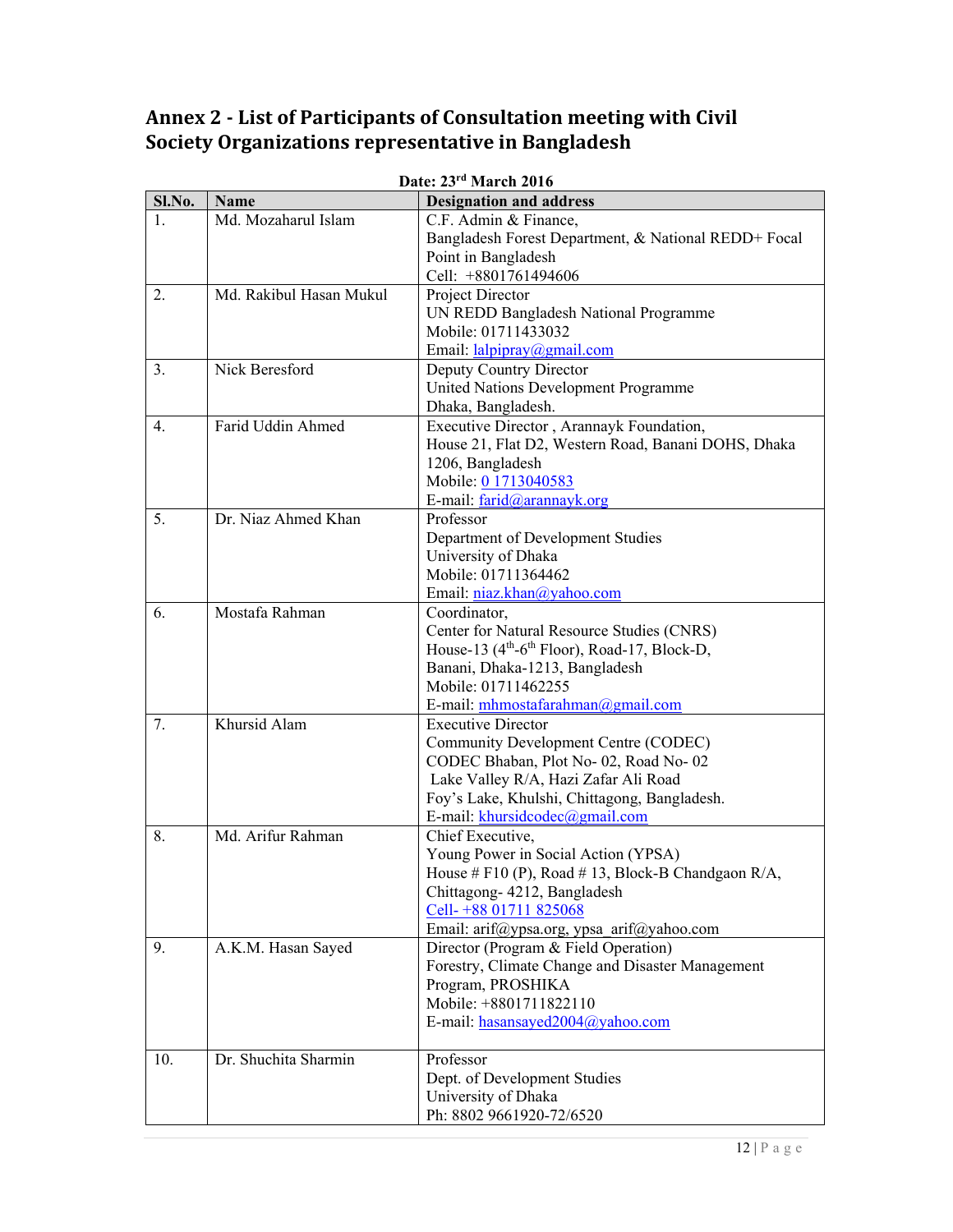| Sl.No. | <b>Name</b>          | <b>Designation and address</b>        |  |
|--------|----------------------|---------------------------------------|--|
|        |                      | Mobile: 01914012073                   |  |
|        |                      | E-mail: shuchitasharmin@yahoo.com     |  |
| 11.    | Amrita Kumar Halder  | SAO, Shushilon, Dhaka Office, Dhaka   |  |
|        |                      | Mobile: 01856440136                   |  |
|        |                      | Email: $amrita@shushilon.org$         |  |
| 12.    | Celina Yong          | Celina (Kin Yii) Yong                 |  |
|        |                      | Stakeholder Engagement Specialist     |  |
|        |                      | <b>UN-REDD Programme</b>              |  |
|        |                      | Bangkok Regional Hub, UNDP            |  |
| 13.    | TekVennara           | TekVannara                            |  |
|        |                      | Asia Pacific CSO representative       |  |
|        |                      | Cambodia                              |  |
|        |                      | Email: vannara@ngoforum.org.kh        |  |
| 14.    | Nasim Aziz           | Programme Manager                     |  |
|        |                      | UN REDD Bangladesh National Programme |  |
|        |                      | Email: nasim.aziz@outlook.            |  |
|        |                      | Mobile: 017150328575                  |  |
| 15.    | Sayeed Mahmud Riadh  | Governance Activity Coordinator       |  |
|        |                      | UN REDD Bangladesh National Programme |  |
|        |                      | Email: riadh.mds@gmail.com            |  |
|        |                      | Mobile: 01739119920                   |  |
| 16.    | Santu Das            | Communications Officer                |  |
|        |                      | UN REDD Bangladesh National Programme |  |
|        |                      | Email: santudasbd@yahoo.com           |  |
|        |                      | Mobile: 01712984229                   |  |
| 17.    | James D' Rozario     | <b>Administrative Assistant</b>       |  |
|        |                      | UN REDD Bangladesh National Programme |  |
|        |                      | Email: jamesr who@yahoo.com           |  |
|        |                      | Mobile: 01713257683                   |  |
| 18.    | Mohammad Sahab Uddin | Programme Secretary                   |  |
|        |                      | UN REDD Bangladesh National Programme |  |
|        |                      | Email: shihab bd2003@yahoo.com        |  |
|        |                      | Mobile: 01763389218                   |  |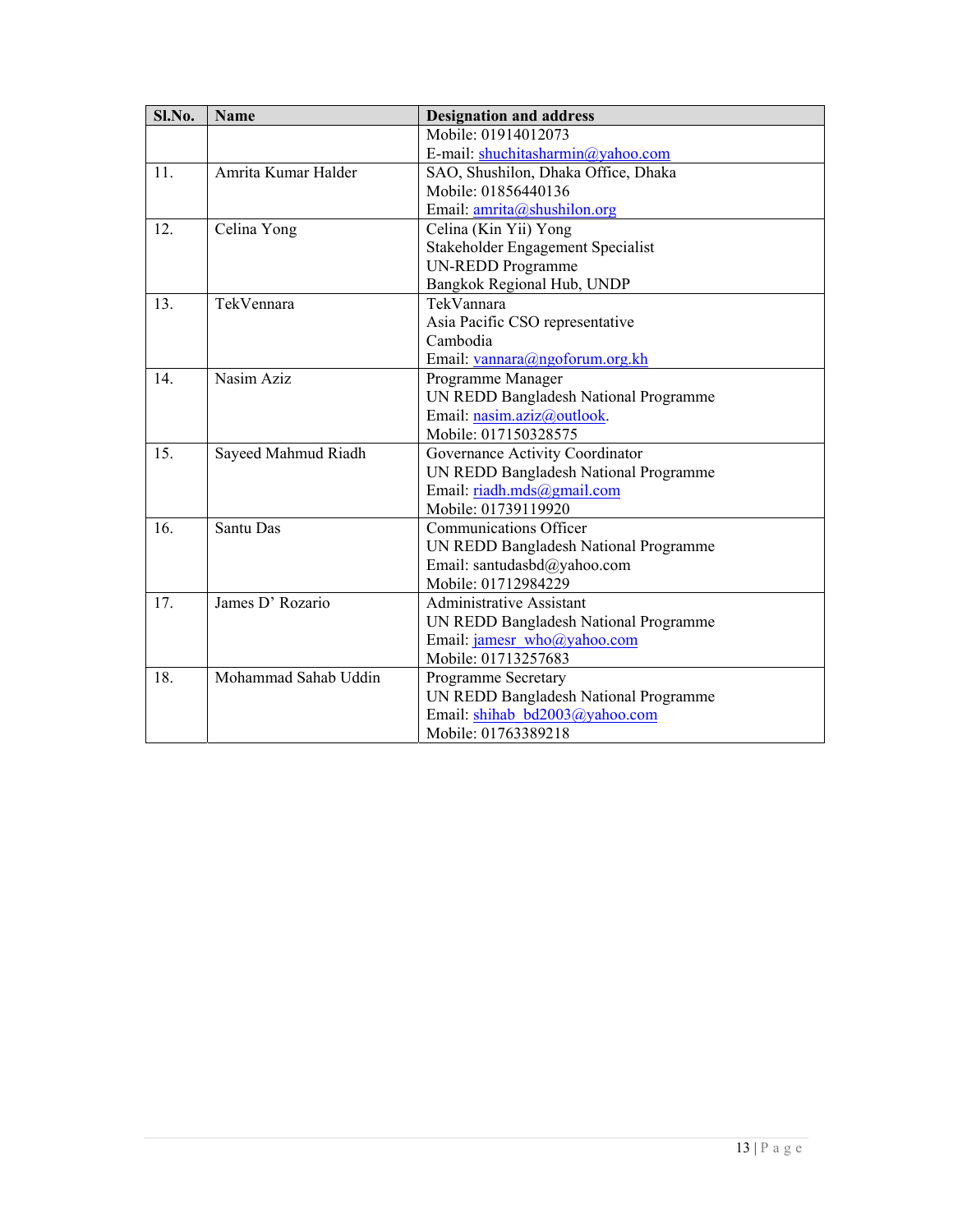### **Annex 3 – Presentation on Synopsis of the international REDD+ framework**

#### **Synopsis of International REDD+ Framework**

#### **Meeting with Regional Indigenous Peoples' Representative in the Policy Board of UN-REDD Programme**

Dhaka, 22/23 March 2016

#### **Objectives**

- Overview of the REDD+ decisions under the UNFCCC
- Identify key entry points for engagement
- Overview of REDD+ progress and UN-REDD Programme support in Asia-Pacific region

#### **Overview of REDD+ under UNFCCC**

• Objective: To stabilize greenhouse gas concentrations in the atmosphere at a level that would prevent dangerous anthropogenic interference with the climate system

#### **REDD+ under UNFCCC**

- UNFCCC: all countries should contribute to global climate change mitigation efforts
- Many developing countries release significant GHG emissions from land use change and forestry activities (e.g. deforestation, logging)
- The UNFCCC recognizes that developing countries need support to lower these emissions
- Reducing Emissions from Deforestation and Forest Degradation (REDD+) was designed to provide a positive incentive to developing countries to reduce emissions and enhance removals from forests
- The UNFCCC has provided guidance on how developing countries should implement REDD+

#### **Five REDD+ Activities: Scope**

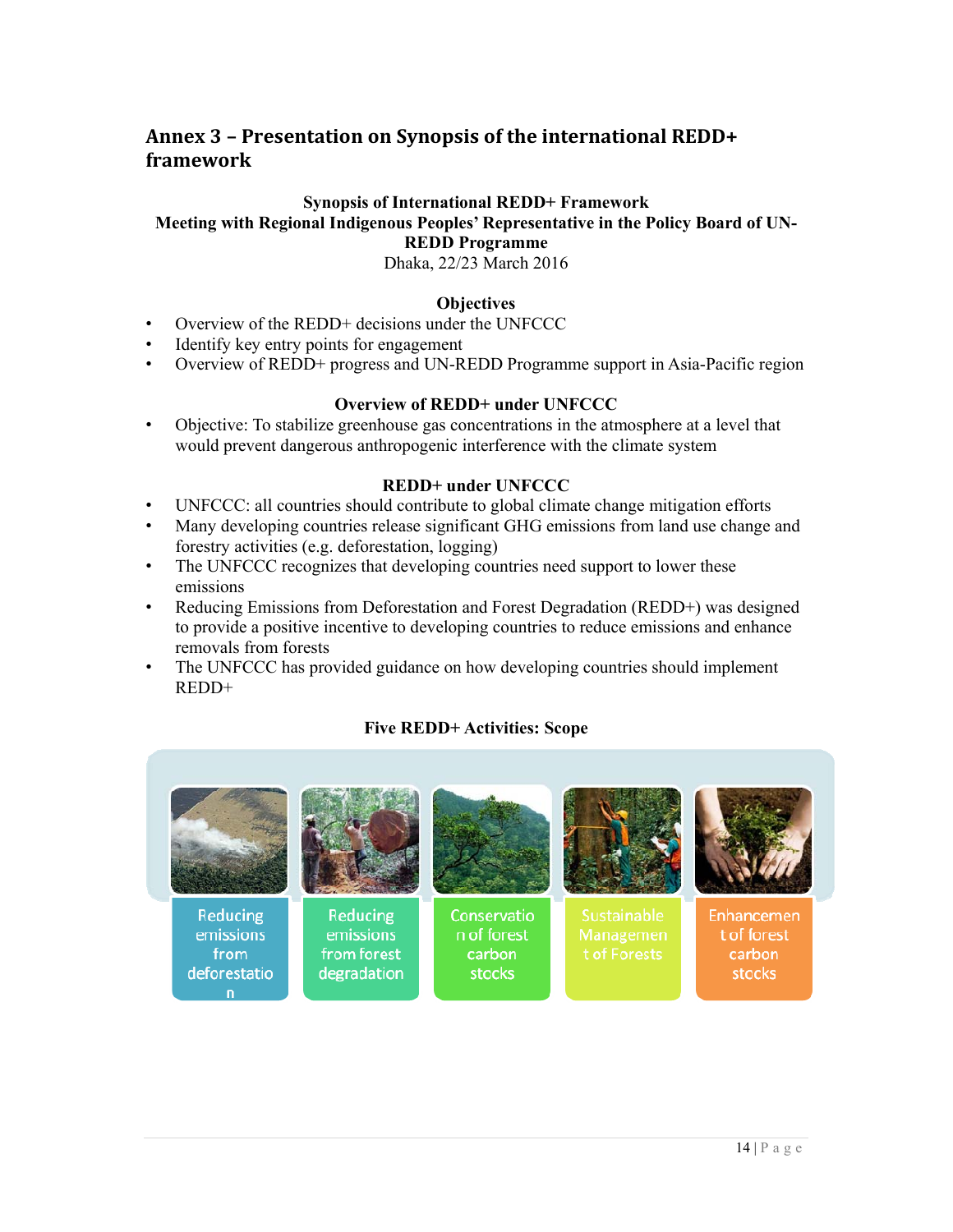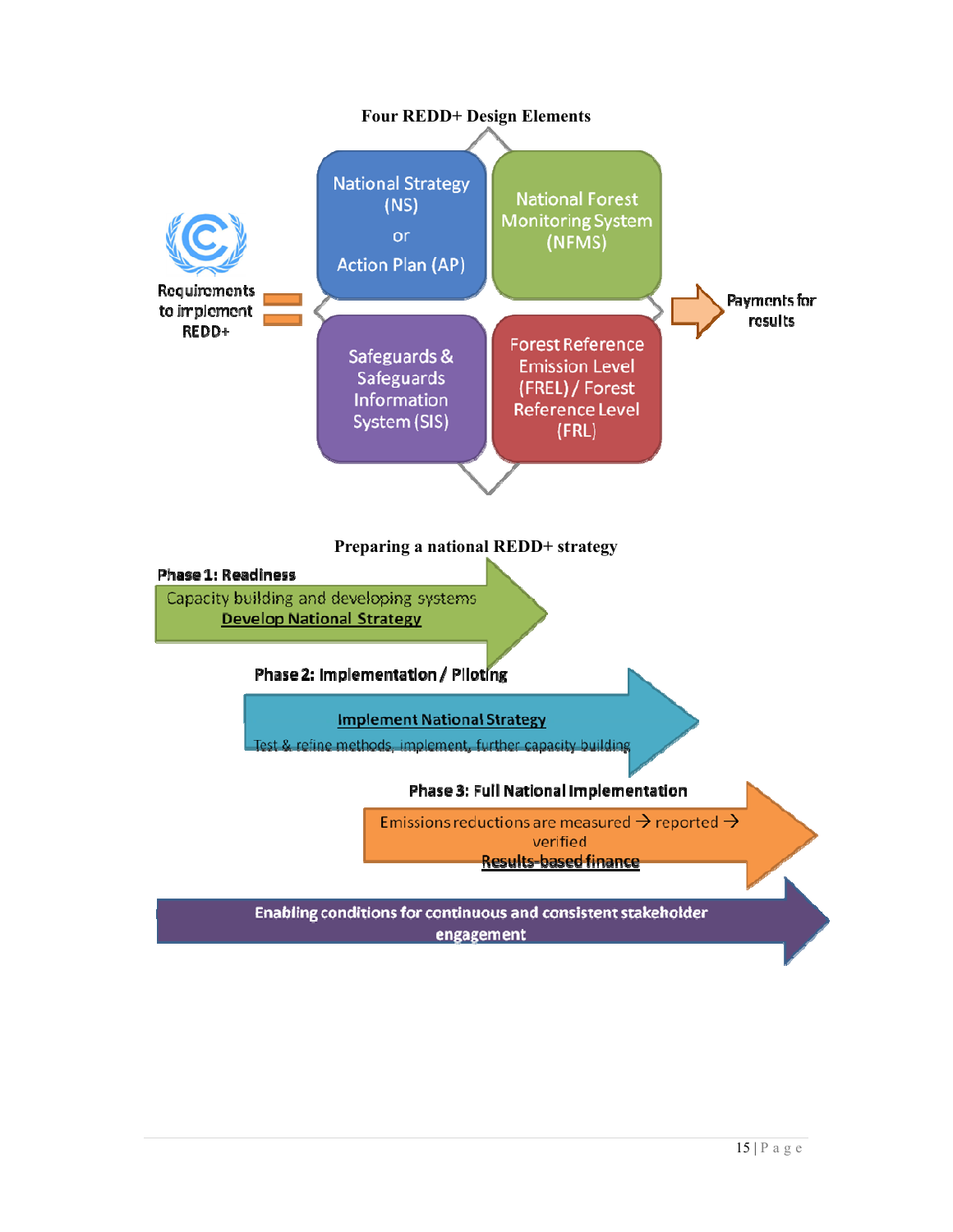#### **Status of REDD+ in Asia pacific**

| <b>National</b><br><b>Programmes</b> | <b>Phase</b>     | <b>Status</b>           | <b>Other support</b>                            |  |
|--------------------------------------|------------------|-------------------------|-------------------------------------------------|--|
| Bangladesh                           | Readiness        | Just started            |                                                 |  |
| Cambodia                             | Readiness        | Completed 2015          | FCPF support for readiness and<br>piloting      |  |
| Indonesia                            | <b>Readiness</b> | Completed 2012          | Bilateral with Norway:<br>Transition to Phase 2 |  |
| Mongolia                             | Readiness        | Just started            | $\overline{\phantom{a}}$                        |  |
| Myanmar                              | Readiness        | About to start          |                                                 |  |
| Papua New Guinea                     | <b>Readiness</b> | Completed 2015          | FCPF support for readiness                      |  |
| Philippines                          | Readiness        | Completed 2011          |                                                 |  |
| Solomon Islands                      | Readiness        | Completed 2013          |                                                 |  |
| Sri Lanka                            | Readiness        | Expected to end 2017    | -                                               |  |
| Viet Nam                             | Piloting         | Piloting in 6 provinces | FCPF support for readiness and<br>piloting      |  |

#### 19 partner countries in Asia-Pacific

#### **Concluding remarks**

- Focus on the drivers of deforestation and forest degradation
- Organise to inform policies & measures, and to design safeguard measures
- Representation that reflects expertise and experience
- Ensure the development priorities of your constituency feed into the REDD+ priorities of the REDD+ strategy and how to link with national development objectives
- Scope how REDD+ can serve to advance/realise the rights of IP and rural communities
- Do not overload the REDD+ work (political traction will define the prospects of REDD+)

#### Celina Yong

#### kin.yii.yong@undp.org

#### **Thank You**

#### Website: http://www.un-redd.org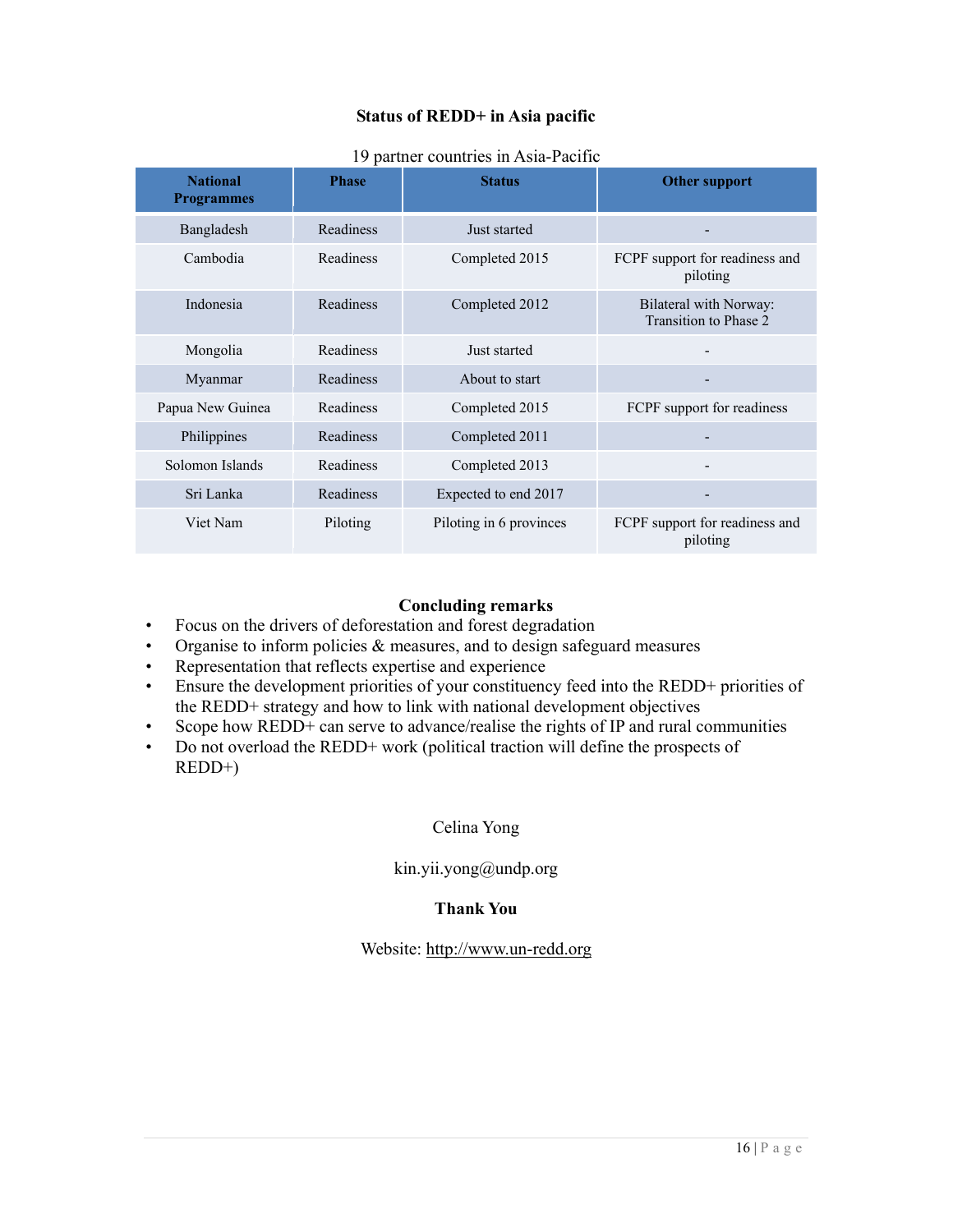### **Annex 4 – Overview of the National Programme & Introduction to the National Programme Executive Board (PEB)**

#### **UN-REDD BANGLADESH NATIONAL PROGRAMME** PROJECT BRIEF 22/23 MARCH 2016 PROJECT MANAGEMENT UNIT BANGLADESH FOREST DEPARTMENT

#### **OUTLINE**

- REDD+ BACKGROUND
- UN-REDD BANGLADESH NATIONAL PROGRAMME
- PROJECT EXECUTIVE BOARD (PEB)

#### **ABOUT REDD+**

- REDD<sup>+</sup> stands for:
	- Reducing Emissions from Deforestation and forest Degradation
- Purpose is to provide developing countries an incentive to:
	- Reduce rate of deforestation and forest degradation (REDD), and
	- Maintain and increase their forest carbon stocks  $(2^+)$
- Incentive (direct or indirect):
	- A tool for sustainable forest management: Biodiversity conservation, livelihood provision, watershed maintenance, climate resilience, good governance, customary rights, improved management system
	- by reducing rate of deforestation and degradation, carbon is stored in trees. This carbon is valued in monitory terms. Developed countries & private sector buys this amount of carbon stored.

#### **REDD+ PHASES & TIME LINE**

- Phase 1: REDD+ Readiness: Development of necessary capacities and institutions to implement REDD+ at the national level (2-3 Years)
- Phase 2: Demonstration and Piloting of Policies and Measures: Field testing of practical measures and strategies may be done, through demonstration activities, in addition to continuous capacity building and development of new policies and legislation (2-3 Years)
- Phase 3: Implementation of REDD+: A national performance-based system of resource distribution or benefit sharing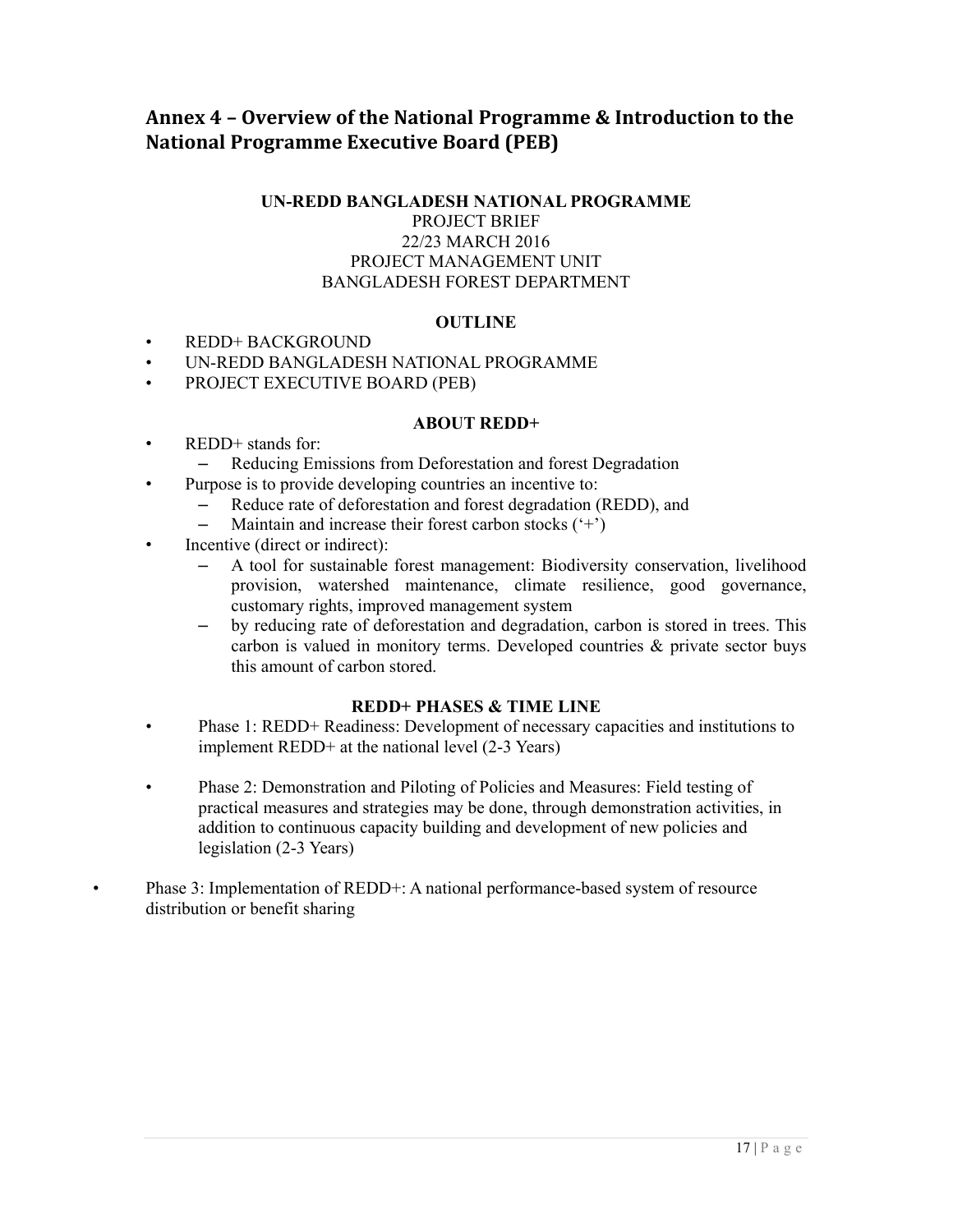#### **UN-REDD PROCESS & PRODUCTS**



#### **UN-REDD BANGLADESH NATIONAL PROGRAMME TIMELINE**

#### 2010

• Bangladesh becomes Partner Country of UN-REDD in August

#### 2011

- National REDD+ Steering Committee formed in May
- UNDP/UN-REDD Regional Coordinator's scoping mission in June
- UNDP and FAO initiated assistance to the GoB to draft the Roadmap
- Three national workshops and regional workshops for stakeholder consensus
- National Workshop in October to guide the Roadmap process
- Formation of 3 technical working groups (TWGs) in October
- Establishment of REDD+ cell at FD

2012

- Draft Roadmap submitted to MoEF for approval in May
- Targeted Support on safeguards and MRV by UNDP and FAO
- Roadmap approved by National REDD+ Steering Committee in December

2013

- National Workshop on REDD+ way forward in April
- Request from UN-REDD Policy Board to submit the R-PP in June
- Drafting of the R-PP and validation by November
- Submission to UN-REDD Policy Board in December
- R-PP approved by Policy Board in 2013

2014

• Revision of the R-PP and National Project Document (NPD) formulation by June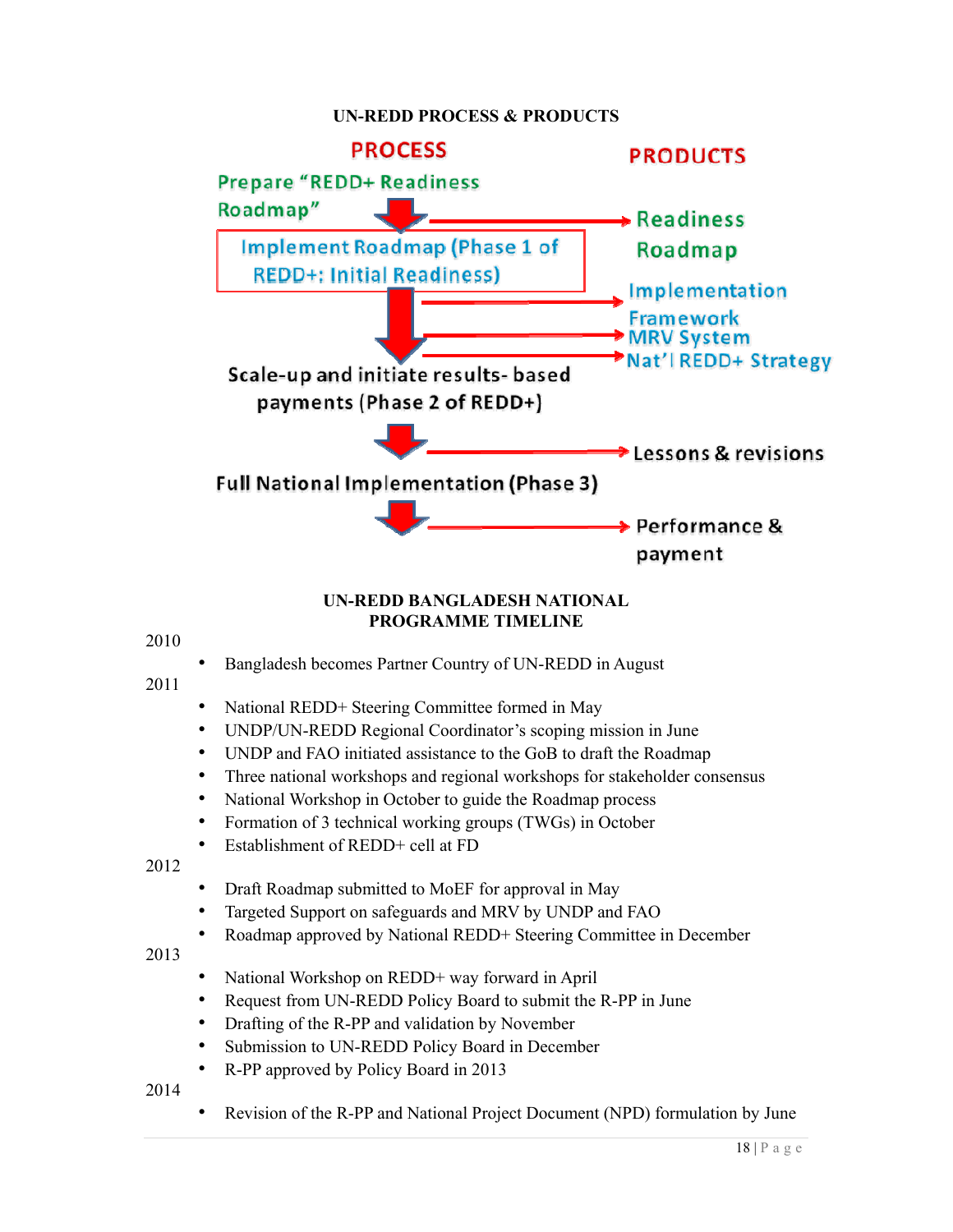• NPD is approved by national counterparts & participating UN organization November

#### 2015

- NPD signed by MOEF and ERD on May
- TPP sent by FD to MOEF on December 2<sup>nd</sup>
- Project appraisal meeting  $3<sup>rd</sup>$  February

#### **UN-REDD BANGLADESH NATIONAL PROGRAMME OVERVIEW**

- Duration: 3 years (36 months); July  $15 -$  June 18 (May 15 –April 18)
- National Implementing Partner: MoEF
- Lead Implementing Agency: FD under leadership of PD
- Participating UN Organization: UNDP & FAO
- Budget: USD 23,00,500 (BDT 1794.39 lac)
	- UNDP USD 12,30,500 (BDT 959.79 lac)
	- FAO USD 10,70,000 (BDT 834.60 lac)

#### **OBJECTIVE**

- Support the Government of Bangladesh in initiating the implementation of its REDD+
	- by establishing necessary REDD+ management processes,
	- identifying strategic readiness options for completing its National REDD+ strategy, and
	- developing the capacities required to begin implementation of REDD+.

#### **EXPECTED OUTCOME & OUTPUTS**

- Outcome 1: Improved Stakeholder Awareness And Effective Stakeholder Engagement
	- Output 1.1: Public Awareness Raised (by 12m: Web-site & awareness materials developed; by 36m: SH awareness raised)
		- Output 1.2: Consultation and Participation Plan (by 14m: plan developed; by 16m: plan implementation)
- Outcome 2: National REDD+ Strategy Preparation Supported
	- Output 2.1: Strengthen legal, policy and legislative framework for REDD+ (by 18m: study completed)
	- Output 2.2: Drivers of deforestation and forest degradation identified (by 18m: study completed)
	- Output 2.3: Detailed understanding on the priority drivers of deforestation and forest degradation (by 19m: study completed)
	- Output 2.4: REDD+ strategies to address drivers of deforestation and forest degradation (by 20m: study drafted; 24m completed)
	- Output 2.5: Operationalising REDD+ implementation (by 18m: capacity developed)
	- Output 2.6: Transparent system for national level management of REDD+ finances in place (by 24m: designed)
	- Output 2.7: Transparent system for local distribution of REDD+ incentives (by 24m: designed)
- Outcome 3: Preparation of National Forest Reference Emission Level (REL) and/or Forest Reference Level (RL) Supported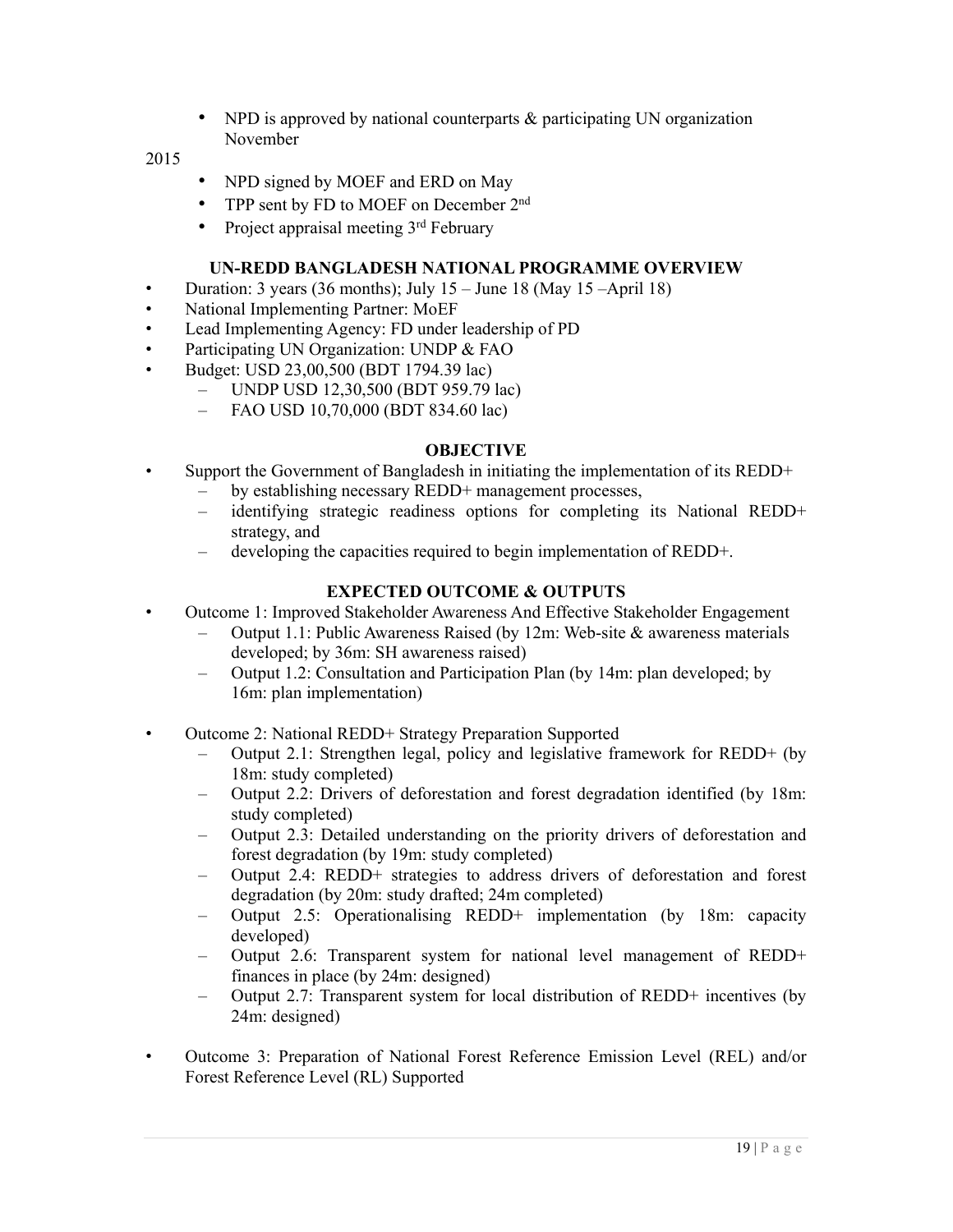- Output 3.1: Capacities for the development of Reference Emission Level strengthened (by 24m: 3 inst)
- Output 3.2: National circumstances and historical data considered for RELs/RLs (by 18m & 24m)
- Output 3.3: RELs/RLs tested (by 36m)
- Outcome 4: Establishment of National Forest Monitoring System Supported
	- Output 4.1: Capacities to implement the GHG inventory for the forest sector strengthened (by 24m & 36m)
	- Output 4.2: Integrated forest information system developed (by 12m, 24m & 36m)

| Name                                   | Who are<br>included                                                                                           | Why included                                                                           | How engaged                                                                                                                         |  |
|----------------------------------------|---------------------------------------------------------------------------------------------------------------|----------------------------------------------------------------------------------------|-------------------------------------------------------------------------------------------------------------------------------------|--|
| Natl. $REDD+$<br>Steering<br>Committee | MOEF, $&$<br>relevant<br>ministries, depts,<br>RSF, IP, etc.                                                  | Leads national<br>REDD+ Program<br>implementation.                                     | The RSC oversees the work of the<br>RSF, REDD+ Cell and WGs.<br>Maintain coordination with allied<br>ministries & depts. Permanent. |  |
| Project<br>Steering<br>Comm.           | MOEF, $&$<br>relevant<br>ministries, depts                                                                    | Project guidance,<br>coordination, review.                                             | Meets twice a year. Oversee project<br>work. Temporary.                                                                             |  |
| Project<br>Executive<br><b>Board</b>   | Secretary, UNRC,<br>UNDP CD, FAO-<br>R, FD, IP, CSO,<br><b>PD</b>                                             | Approve Work Plan,<br>Budget, yearly reports.                                          | Meets twice a year. Temporary.                                                                                                      |  |
| $REDD+Cell$                            | <b>REDD</b> Focal<br>Point, Planning<br>Wing, WMNCC,<br>Legal, Dev<br>Planning,<br>Monitoring,<br><b>RIMS</b> | main body responsible<br>for implementing all<br>phases of a national<br>REDD+ program | Secretariat service to the RSC, RSF,<br>TWGs, day to day mgt,<br>coordination, facilitation of REDD+<br>activities. Permanent.      |  |
| Forest Dept.                           | PD & PMU                                                                                                      | Day to day mgt                                                                         | Forest Dept. Temporary.                                                                                                             |  |

#### **PROJECT MANAGEMENT**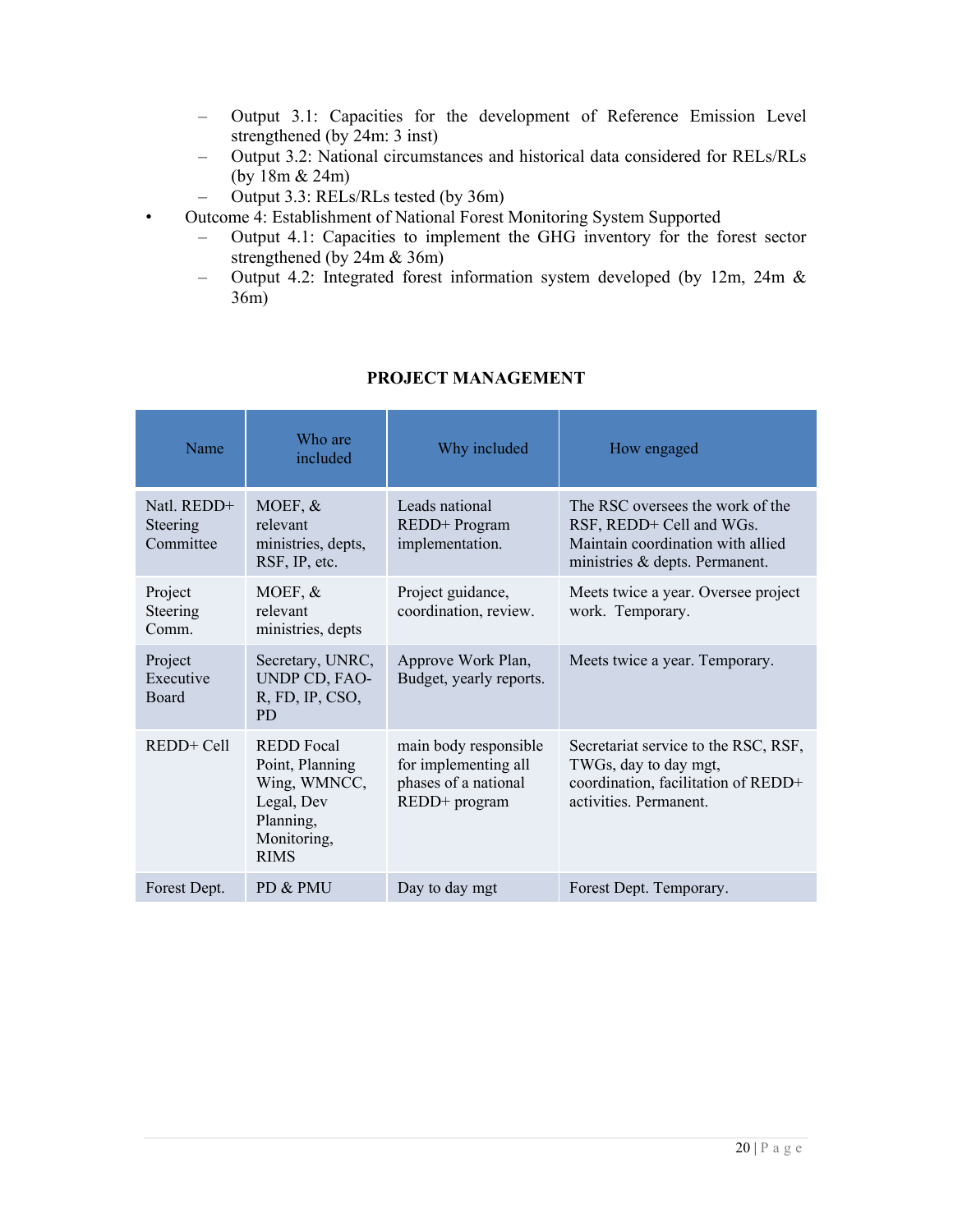

#### **NATIONAL REDD+ MANAGEMENT**

#### **BUDGET PRO-DOC (CONTRACT)**

|                                                            | Year 1  | Year 2    | Year 3  | Total     | <b>FAO</b> | <b>UNDP</b> |
|------------------------------------------------------------|---------|-----------|---------|-----------|------------|-------------|
| Outcome 1: Stakeholder<br>awareness and engagement         | 130,500 | 100,500   | 69,000  | 300,000   |            | 300,000     |
| <b>Outcome 2: REDD+ Strategy</b>                           | 295,000 | 385,000   | 170,000 | 850,000   |            | 850,000     |
| <b>Outcome 3: Forest reference</b><br>emission level (REL) | 230,000 | 270,000   | 40,000  | 540,000   | 540,000    |             |
| <b>Outcome 4: Forest monitoring</b><br>system              | 100,000 | 191,500   | 168,500 | 460,000   | 460,000    |             |
| <b>Total</b>                                               | 755,500 | 947,000   | 447,500 | 2,150,000 | 1,000,000  | 1,150,000   |
| Overhead 7%                                                | 52,885  | 66,290    | 31,325  | 150,500   | 70,000     | 80,500      |
| <b>Grand</b> total                                         | 808,385 | 1,013,290 | 478,825 | 2,300,500 | 1,070,000  | 1,230,500   |

#### **COMPLEMENTARY PROJECTS**

- Strengthening National Forest Inventory and Satellite Land Monitoring System in support of REDD+ in Bangladesh
	- Strengthening of the National Forest Inventory and Satellite Land Monitoring System
	- Promoting modern methods and technologies
	- Produce data of international standard
- Climate Resilient Environment and Livelihood (CREL) project
	- Inventory of carbon in protected areas
	- RS data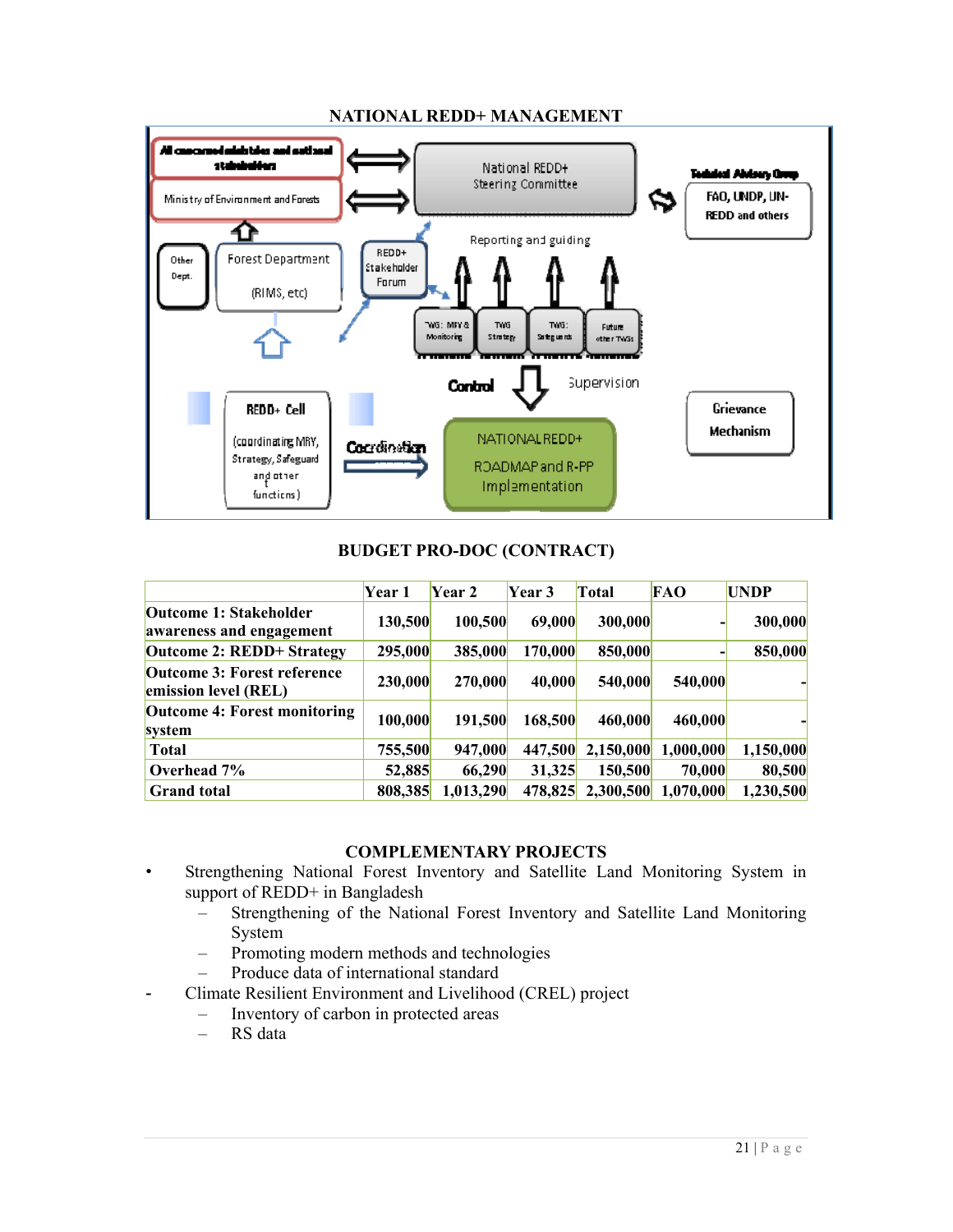#### **PROJECT EXECUTIVE BOARD**

- Objective:
	- To provide guidance to and oversight of the UN-REDD Bangladesh National Programme in its effort to support effective and efficient development of measures to engage with a future mechanism on REDD+.
- Responsibilities and decision making:
	- Bringing the stakeholder concerns to the PEB.
	- Providing the National REDD+ Steering Committee (RSC) with progress updates of the UN-REDD Bangladesh National Programme.
	- Reviewing, providing recommendations on and approving Annual Work Plan (AWP) and budgets.
	- Reviewing the UN-REDD Bangladesh National Programme progress and suggest any modifications in budget and duration.
	- Providing through the PEB any written comment or request for clarification on issues of concern to the RSC members.
	- Providing guidance on conflict resolution related to any conflict occurring within UN-REDD Programme implementation.
	- Reporting Programme progress to their respective stakeholders
- Operational Procedures:
	- Meetings two times a year or more regularly if needed
	- PEB decides subsequent meeting dates with confirmation of dates within at least three weeks in advance of meetings.
	- All meeting documents will be circulated both in English & Bangla, at least two weeks in advance of the meeting.
	- Written comments to all meeting documents circulated should be received at least one week in advance of meetings by the PMU.
	- Translation services will be provided, upon request, to allow participants to communicate in either Bengali or English.
	- PEB meetings will proceed only if there is quorum  $(50\% + 1)$ .
	- PEB meeting minutes will be prepared by the PMU, and minutes will be posted on a website (yet to be established) and will be available in both English and in Bangla. Hard copies will be circulated to PEB members no later than two weeks after a PEB meeting.
- Suggested criteria:
	- National-level CSO representative organisations to the PEB;
	- National network(s) with effective and functional mechanisms to share information, enable consultations and solicit feedback;
	- Have time to do voluntary work

#### **END OF PRESENTATION**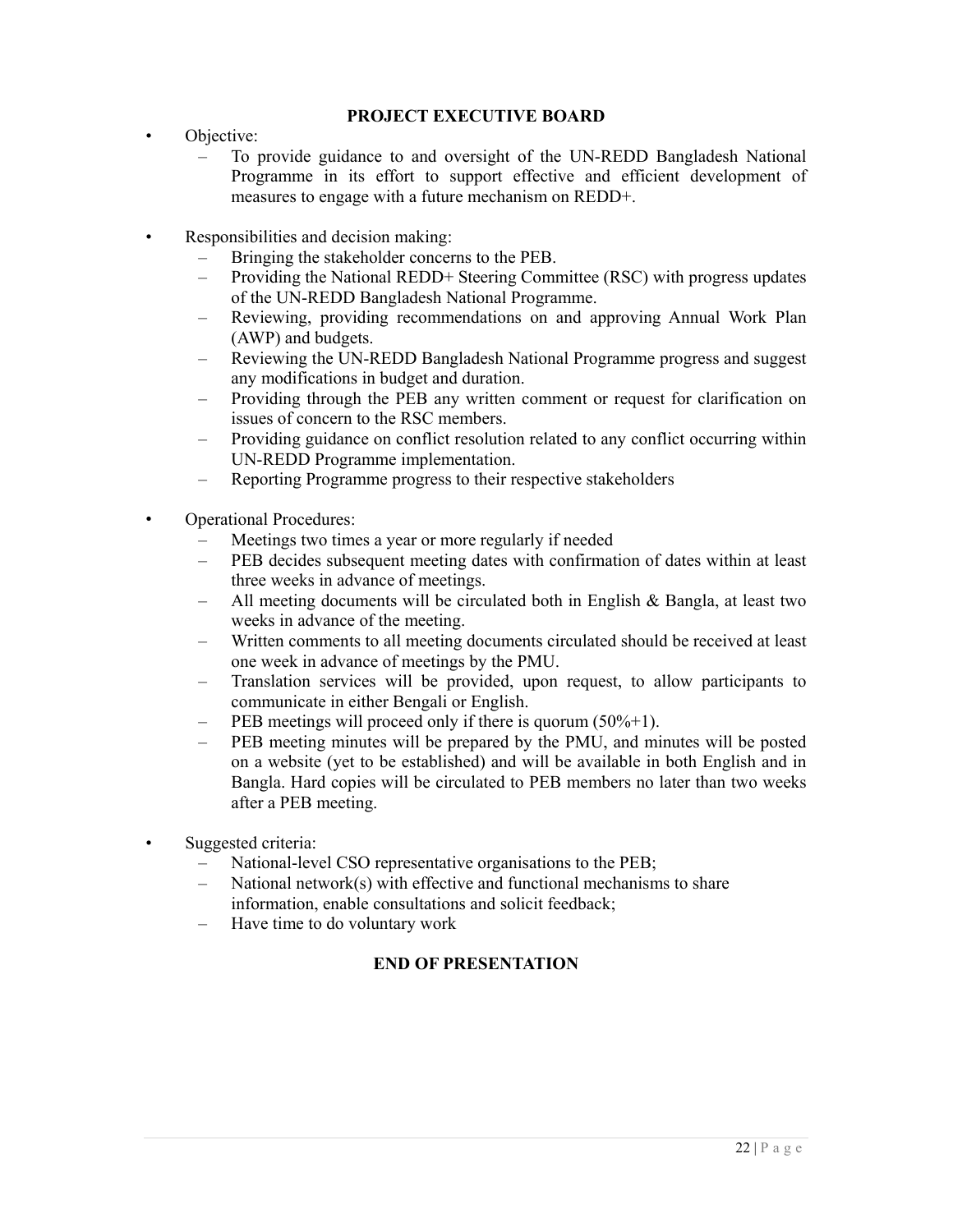### **Annex 5 – Challenges and opportunities for engagement & Entry points for engagement for IP in REDD+**

#### **Indigenous Peoples' Experience Engaging in REDD+**

#### **Meeting with Regional Indigenous Peoples' Representative in the Policy Board of UN-REDD Programme**

#### **Presented on behalf of Grace Balawag, Regional IP representative to the UN-REDD Programme Policy Board**

#### **Dhaka, 22 March 2016**

#### **Outline**

- Engagement of CSOs/IPOs in development of Philippines National REDD+ Strategy (PNRPS)
- Priorities and Concerns of IPOs/CSOs
- Lessons Learned/Recommendations

#### **Engagement of CSOs/IPOs in the Philippine National REDD Plus Strategy (PNRPS)**

- CSO/IPO networks at forefront of debates and discussions on REDD+
- CSO/IPOs, led by the national network CodeREDD, worked with government and agreed on need to have a framework to develop REDD+ actions in the country
- TWGs organized to work on the components of PNRPS, which required action planning for readiness & resource mobilization
- PNRPS completed and endorsed by the Dept. of Env. & Nat. Res. to the Climate Change Commission in 2011

#### **REDD+ Implementation in the Philipines (REDD+ Unit: FMB-DENR)**

#### **Opportunities/Strengths:**

- Active participation/involvement of CSOs and IPOs in the development of PNRPS and implementation of REDD+
- Presence of land tenure policy e.g. Indigenous People's Rights Act, Policy on Community Based Forest Management Agreement
- Presence of governance/institutional structure such as the Philippine Climate Change Commission, Cabinet Cluster on Climate Change and the REDD+ Unit of the Forest Management Bureau
- Conducted a number of REDD+ readiness activities already like REDD+ orientation and IEC through REDD+ roadshow and REDD+ 101
- Has drafted Safeguard Framework and Guidelines, submissions on NCB, and Safeguard Information Systems developed from CSOs/IPOs
- Has existing REDD+ demonstration sites with NGOs and with bilateral support from donor countries

#### **Challenges:**

- Different priorities between and among sectors within departments
- Issues and conflict on tenure instruments: overlapping within areas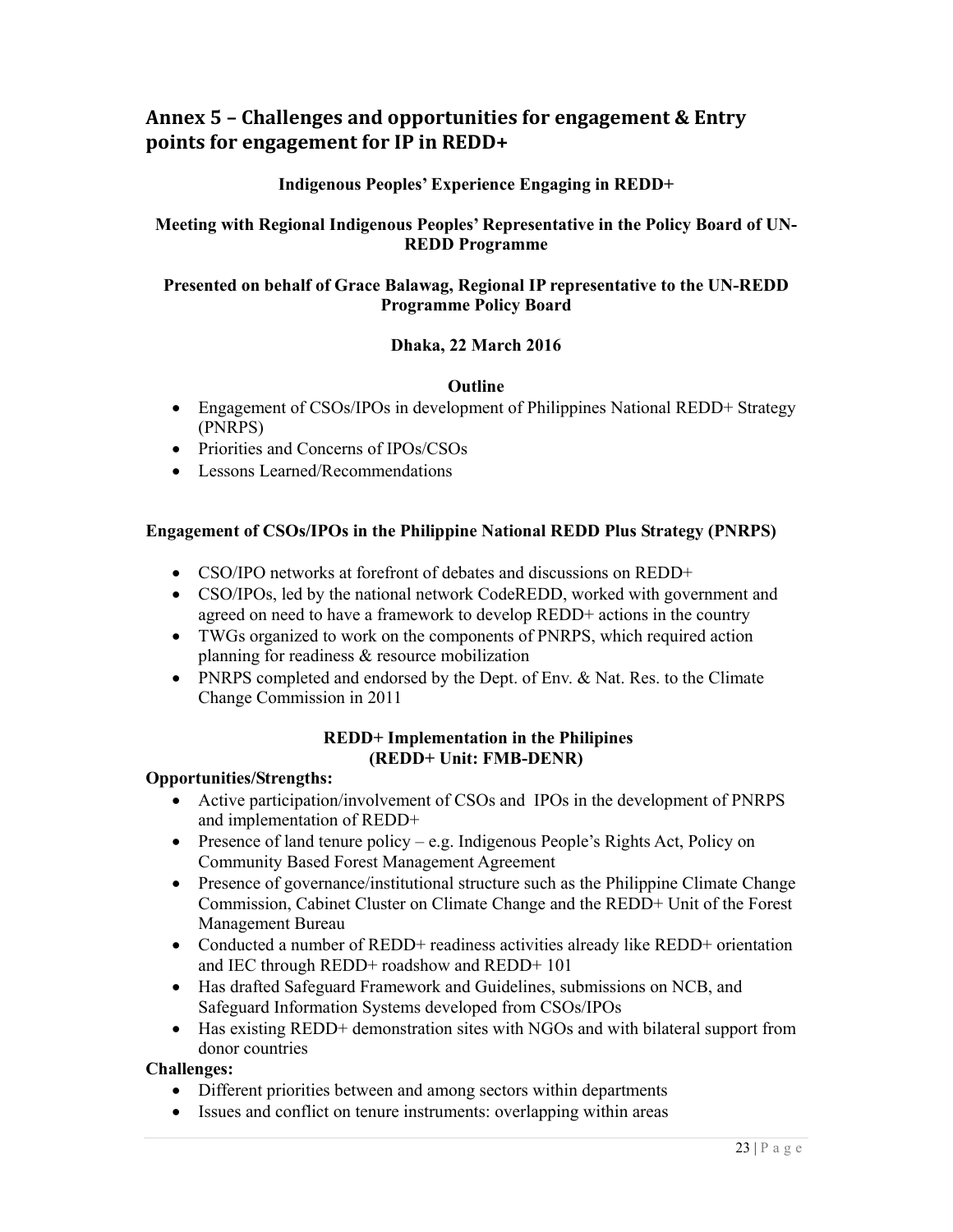- Proposed National Multi-stakeholder REDD+ Council which will be the policymaking body on REDD still being created
- Inadequate and/or lack of policy needed for REDD+ such as the policy on carbon rights, benefit sharing, among others
- Data availability or limited data to be used in determining FREL/ RL
- No concrete MRV system yet
- Need to develop country-specific implementation on the different UNFCCC decisions on REDD+

#### **Other experiences on initiatives and engagement of stakeholders In REDD+**

- Even without REDD+ mechanisms' support, CSOs and IPOs actively engaged in developing national REDD+ strategies design, and development of guidelines for Social and Environmental Safeguards, Non Carbon Benefits, and Safeguards Information Systems
- CSOs and IPOs initiated public awareness and orientation workshops on CC/REDD+ among various stakeholders at national and subnational levels
- On PNRSP to be transparent and participative, have engaged stakeholders including IPs/local communities, on the role of safeguards, FPIC or grievance mechanisms in implementation frameworks etc.
- IPOs actively mapping territories and resource Inventories, with community-based monitoring and information systems, to be linked with national monitoring and information systems

#### **Priorities and Concerns of IPOs/CSOs**

- Access to information and appropriate capacity building to ensure full and effective participation of IPs/LCs and other stakeholders.
- Translation and implementation of Warsaw Framework to the national level
- How REDD+ programmes ensure that internationally agreed decisions, guidelines, safeguards, among other concerns will be implemented at national/subnational levels
- Allocation of capacity building funds, raising awareness and engagement of stakeholders, especially IPs/LCs/CSOs, at national/subnational levels
- Discussions on national land policy; to clarify customary land laws and land rights, various competing land uses and other policy reforms

#### **Lessons Learned/Recommendations**

- Meaningful and effective stakeholder engagement should not be limited to consultations and dialogues; but should be a mutually beneficial collaboration of governments, CSOs, IPs/LCs, and corporations in national REDD+ strategy/program on respecting and addressing REDD+ safeguards
- Capacity building is necessary in REDD+ national strategy and will only be effective with clear access to information and good governance measures, with the full and effective participation of indigenous peoples and forest-dependent communities
- Participation of IPOs/CSOs on studies on drivers of deforestation and forest degradation, especially to clarify on the role of traditional shifting cultivation and other traditional forest-dependent livelihoods of IPs/LCs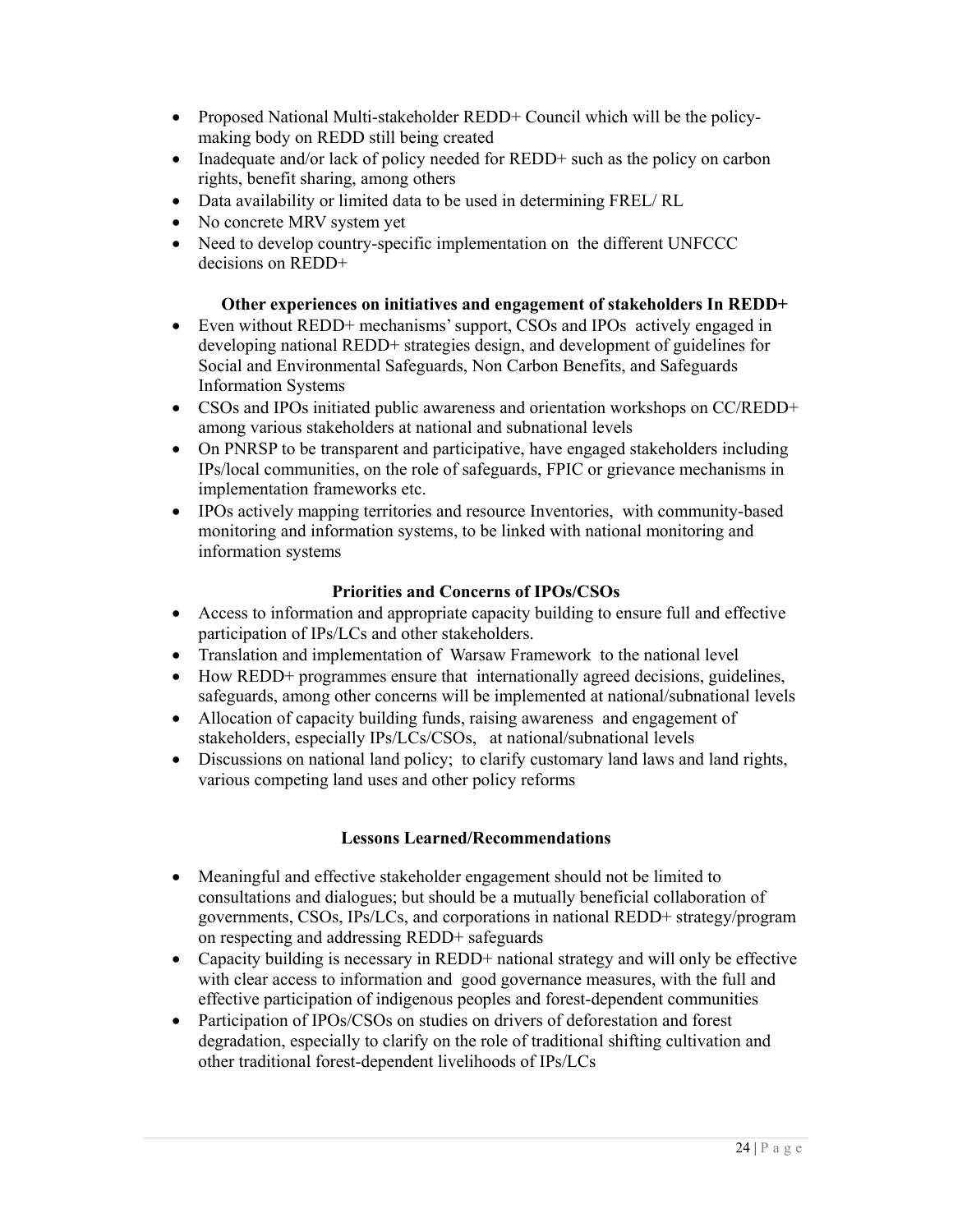- Promote convergence and harmonization of relevant government agencies working on REDD+, climate change, and those that have jurisdiction over forests, natural resources and indigenous peoples.
- Clear networks and strategic representation of stakeholders (IPOs/CSOs) in the development of national strategy and program
- REDD+ strategy and implementation should be integrated to national development goals that could include poverty alleviation

#### **Thank You**

grace@tebtebba.org Website: http:/www.tebtebba.org Website http://www.un-redd.org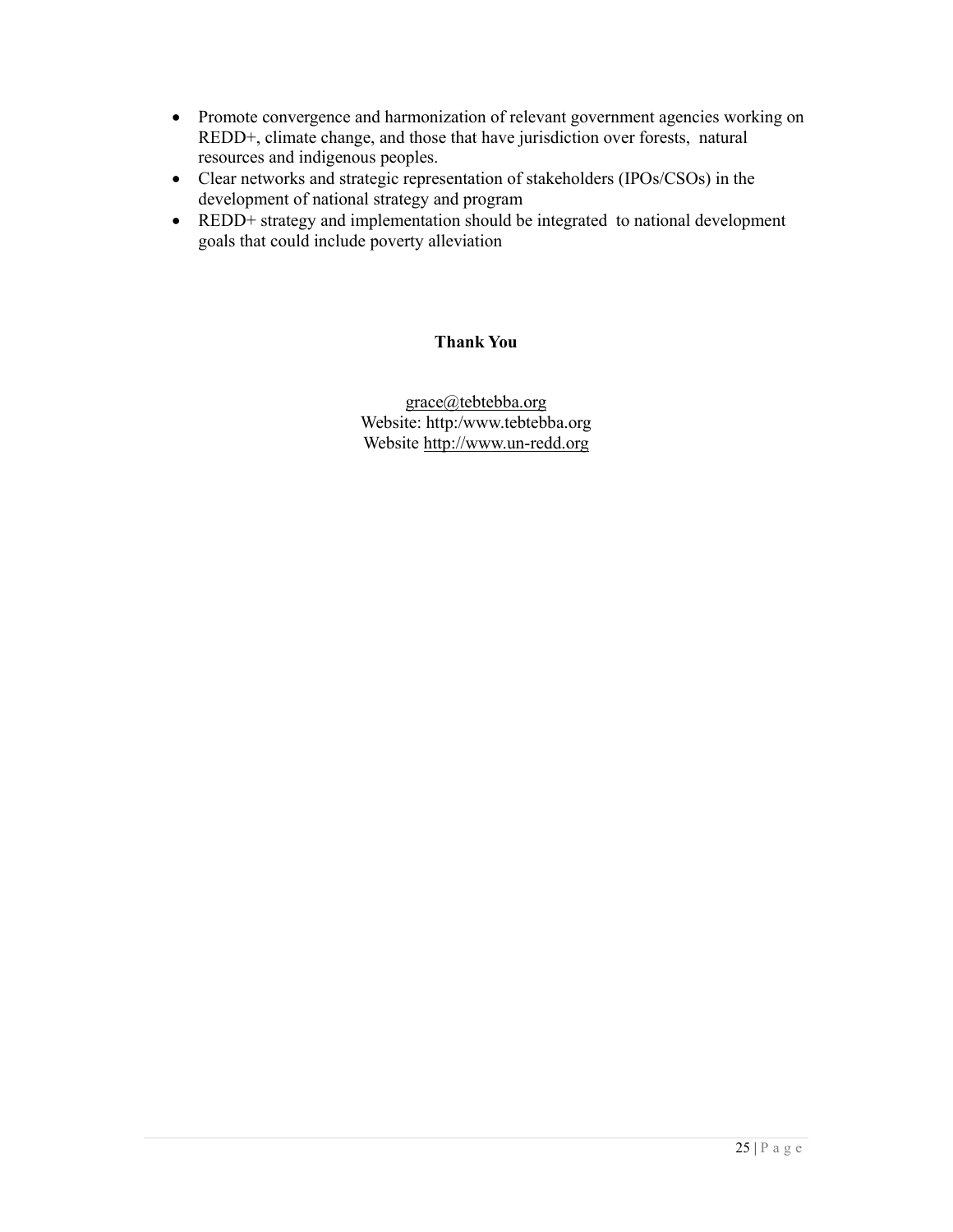### **Annex 6 – Challenges and opportunities for engagement & Entry points for engagement for CSO in REDD+**

#### **Knowledge Sharing Workshop on Stakeholder Engagement in REDD+ Process**

Lessons in developing an inclusive and equitable National REDD+ Strategy in Cambodia.

#### **23 March 2016, UNDP office, Dhaka, Bangladesh**

#### **Outline**

- NGO FORUM on Cambodia?
- Role and Responsibilities of CSO Representative in PEB.
- Experience of CSO and IP engagement with National REDD+ Program in Cambodia.
- Benefits of CSO/IP contribution to policy development
- Key challenges from CSO and IP engagement
- Emerging Opportunities

#### **NGO FORUM on Cambodia**

- Established 1980 and localized 2006
- Membership Organization (94 LNGOs/INGOs)
- Network Organization (8 NGO Networks and 5 National Working Groups)=450LNGOs/INGOs
- LAHRIN, IPFN, NECA, RCC, NDFC, Cambodia CSO REDD+ Network, National Budget Working Group, Development Issue Forum, Cambodia People Forum, ASEAN People Forum, Prey Lang Working Group, EIA Working Group, RTWG and CSR National Platform.
- For more detail, please visit: www.ngoforum.org.kh

#### **Role and Responsibilities of CSO Representative in PEB**

- Voluntary work.
- Representation of CSO in PEB (One voice for contribute to policy development of REDD-comments, decision ect).
- Collect inputs from CSOs/NGOs for REDD development (REDD road map, REDD strategy, etc).
- Share information (two ways communications between network members and secretariat) for discussion on standing position.
- Co-organize meetings, workshops, IEC material and media works.
- Coordination work (coordinate network meetings: IPFN:42NGOs, Cambodia CSO REDD+ Network:27NGOs and NECA:35NGOs), PEB member and IP Representative.

#### **Experience of CSO and IP engagement with National REDD+ Program in Cambodia**

• Representatives of IP/CSO participated in consultation since REDD+ roadmap development process.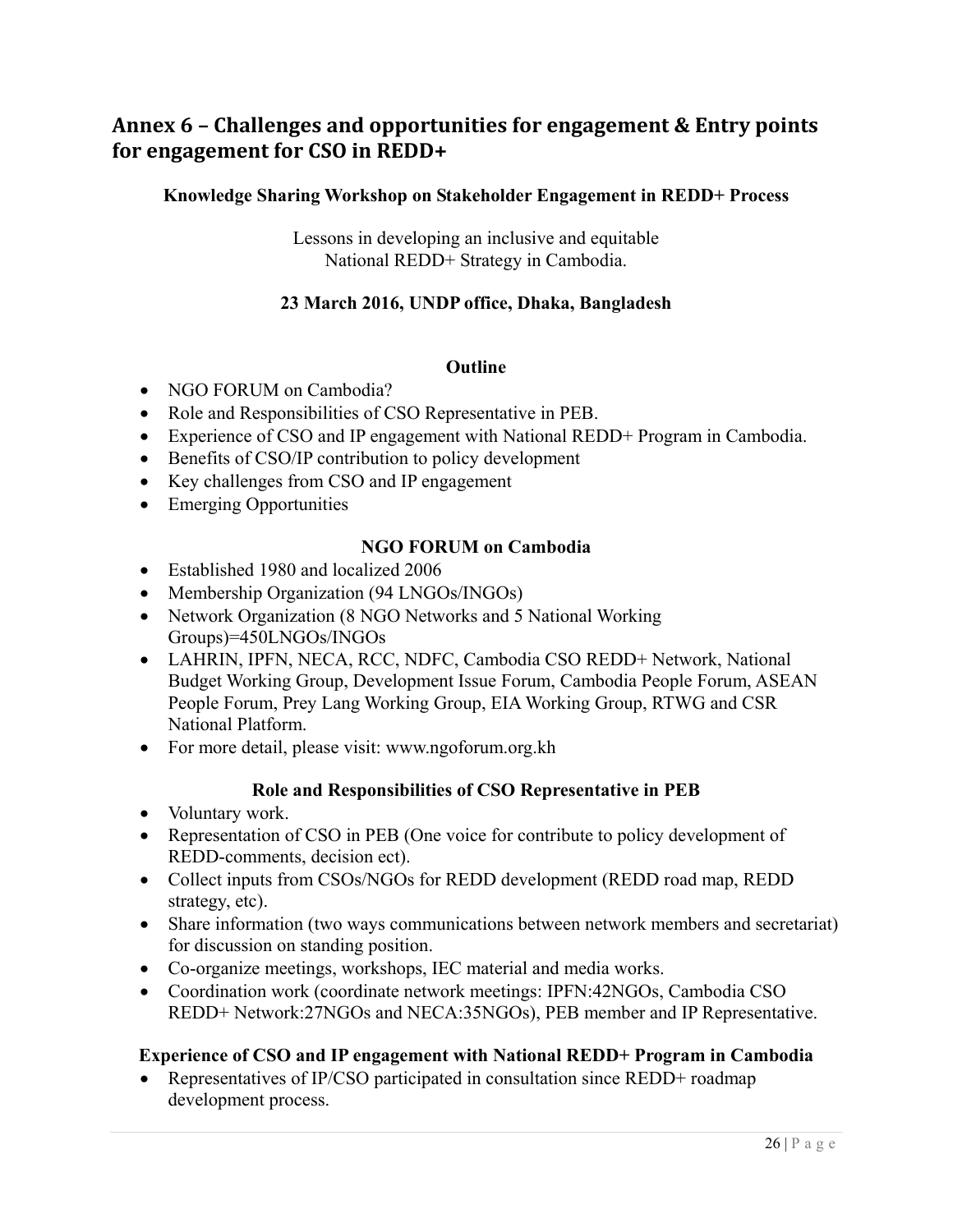- Conducted REDD+ awareness raising at provincial levels in 2010 on REDD+ concept and REDD+ program to local CSOs, IPs and local communities.
- CSOs REDD+ network for strengthening engagement in REDD+ development.
- REDD+ Consultation Group (CG) was formed in 2013 with the members of different stakeholders (9 Groups) to provide comments and a forum to represent the views of all relevant stakeholders.
- Indigenous Peoples (IPs) representatives in 15 provinces.
- CSOs and IPs are members in Programme Executive Board (PEB)
- CSOs and IPs are members of REDD+ Technical Team (to ensure top quality technical inputs to policy development)
- Awareness raising on REDD+ via TV and radio
- Information sharing through networks.
- CSOs provided technical comments on 1st draft of National REDD+ Strategy.
- The national consultation meeting on draft National REDD+ Strategy was started in May 2015 for technical inputs from different groups.
- Sub-national consultation workshop on 4th draft National REDD+ Strategy will start in August 15 (IPs, local communities, local CSOs and local authorities)
- Final national consultation workshop in September 2015 (delayed)

### **Cambodia National REDD+ Program Structure**

- Benefits of CSO/IP contribution to policy development
- Meaningful policy and law and accepted by all stakeholder when it implemented.
- Reducing conflicts between private, government and IP when law and policy implemented.
- Well cooperation and smooth operation among stakeholders.
- Concerns and needs of IP have been integrated in to policy and law.
- More proactive participate in development and conservation process (community protected area, community fishery, community forestry and community base ecotourism..etc).
- Getting recognition from regional and international parties and supports (funding, government image, reputation).
- More attractive from foreigner investors

### **Benefits of CSO/IP contribution to policy development**

- Environment Impact Assessment Law (EIA) 2015.
- Draft of environmental code 2016, Draft of agriculture land law 2016
- Communal Land Registration (IP)
- Land Law 2002,REDD Road Map
- Draft of Cambodia REDD National Strategy.
- Community Fishery, Community Forestry, Community Protected Area and Community Base Eco-Tourism).
- Public Participation Guideline.
- Social and environment safeguard (Chinese and others).